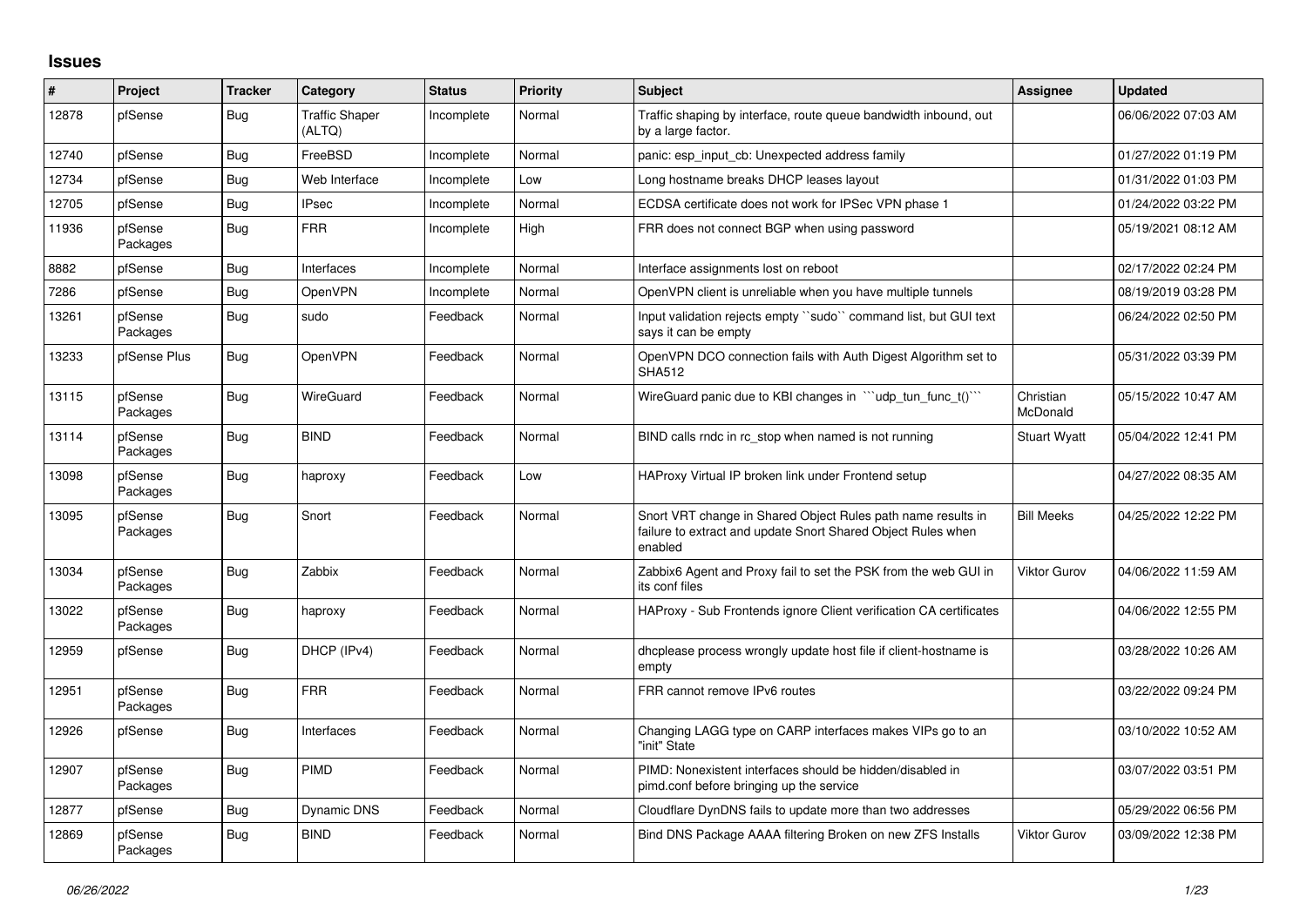| #     | Project             | <b>Tracker</b> | Category                            | <b>Status</b> | <b>Priority</b> | <b>Subject</b>                                                                                                                                                          | <b>Assignee</b>     | <b>Updated</b>      |
|-------|---------------------|----------------|-------------------------------------|---------------|-----------------|-------------------------------------------------------------------------------------------------------------------------------------------------------------------------|---------------------|---------------------|
| 12853 | pfSense             | Bug            | <b>NAT Reflection</b>               | Feedback      | High            | Network Address Translation - Pure NAT pfsense freeze after<br>reboot                                                                                                   |                     | 02/22/2022 08:40 AM |
| 12829 | pfSense             | Bug            | <b>Traffic Shaper</b><br>(Limiters) | Feedback      | Normal          | Dummynet kernel module fails to load after upgrade.                                                                                                                     |                     | 03/17/2022 09:26 AM |
| 12742 | pfSense<br>Packages | Bug            | FreeRADIUS                          | Feedback      | Normal          | freeRADIUS virtual-server-default: modules dailycounter,<br>monthlycounter, noresetcounter, expire_on_login in authorize<br>section prevent virtual server from loading |                     | 03/01/2022 12:45 PM |
| 12706 | pfSense<br>Packages | Bug            | pfBlockerNG                         | Feedback      | Normal          | pfBlockerNG and unbound does not work after switching /var to<br>RAM disk                                                                                               | <b>Viktor Gurov</b> | 03/24/2022 10:47 AM |
| 12683 | pfSense<br>Packages | Bug            | Snort                               | Feedback      | Normal          | snort get vpns list() does not include OpenVPN CSO                                                                                                                      | <b>Viktor Gurov</b> | 02/15/2022 10:47 AM |
| 12547 | pfSense             | Bug            | <b>Operating System</b>             | Feedback      | Normal          | unsheduled system reboot/crash                                                                                                                                          | Mateusz Guzik       | 12/01/2021 01:20 PM |
| 12543 | pfSense             | Bug            | Web Interface                       | Feedback      | Normal          | Deleteing a Outbound NAT rule gave me an empty rule and<br>displayed php error in UI.                                                                                   |                     | 02/14/2022 04:36 AM |
| 12506 | pfSense<br>Packages | Bug            | Suricata                            | Feedback      | Normal          | Only selected instance is restarted on suppress list change                                                                                                             | <b>Viktor Gurov</b> | 12/01/2021 04:43 AM |
| 12475 | pfSense<br>Packages | Bug            | OpenVPN Client<br>Export            | Feedback      | Normal          | OpenVPN Client Export does not show certificate without private<br>key                                                                                                  | Jim Pingle          | 02/17/2022 08:24 AM |
| 12423 | pfSense<br>Packages | Bug            | pfBlockerNG                         | Feedback      | Normal          | Dashboard shows "SQLite database missing, Force Reload<br>DNSBL to recover!"                                                                                            |                     | 12/31/2021 01:06 PM |
| 12414 | pfSense<br>Packages | Bug            | pfBlockerNG                         | Feedback      | Normal          | DNSBL SafeSearch page displays input validation error if DoH /<br>DoT blocking is not enabled                                                                           |                     | 12/30/2021 02:49 PM |
| 12330 | pfSense<br>Packages | Bug            | pfBlockerNG                         | Feedback      | Normal          | pfBlockerNG devel creating invalid NAT rules on boot                                                                                                                    |                     | 04/21/2022 12:40 PM |
| 12322 | pfSense<br>Packages | Bug            | Suricata                            | Feedback      | Normal          | Suricata creates invalid HOME_NET entries                                                                                                                               | <b>Viktor Gurov</b> | 09/10/2021 11:42 AM |
| 12264 | pfSense<br>Packages | <b>Bug</b>     | Squid                               | Feedback      | Low             | Stray <table> line in squid monitor.php</table>                                                                                                                         | Viktor Gurov        | 12/23/2021 10:53 AM |
| 12258 | pfSense<br>Packages | Bug            | WireGuard                           | Feedback      | Normal          | Copy key buttons only work in HTTPS mode                                                                                                                                |                     | 02/03/2022 04:57 AM |
| 12206 | pfSense<br>Packages | Bug            | NET-SNMP                            | Feedback      | Normal          | Certificate Manager page doesn't show Net-SNMP used<br>certificates                                                                                                     | <b>Viktor Gurov</b> | 12/30/2021 09:40 AM |
| 12167 | pfSense<br>Packages | Bug            | <b>FRR</b>                          | Feedback      | Normal          | BGP TCP setkey not set if neighbor is in peer group                                                                                                                     | <b>Viktor Gurov</b> | 09/16/2021 09:38 AM |
| 12114 | pfSense<br>Packages | Bug            | syslog-ng                           | Feedback      | Normal          | syslog-ng only binds to the last specified interface                                                                                                                    |                     | 04/21/2022 12:40 PM |
| 12073 | pfSense<br>Packages | <b>Bug</b>     | NET-SNMP                            | Feedback      | Normal          | netsnmptrapd.conf syntax is wrong                                                                                                                                       |                     | 04/21/2022 12:40 PM |
| 12036 | pfSense<br>Packages | <b>Bug</b>     | Zabbix                              | Feedback      | Normal          | Certificate Manager page do not show Zabbix used certificates                                                                                                           | Viktor Gurov        | 07/15/2021 11:46 AM |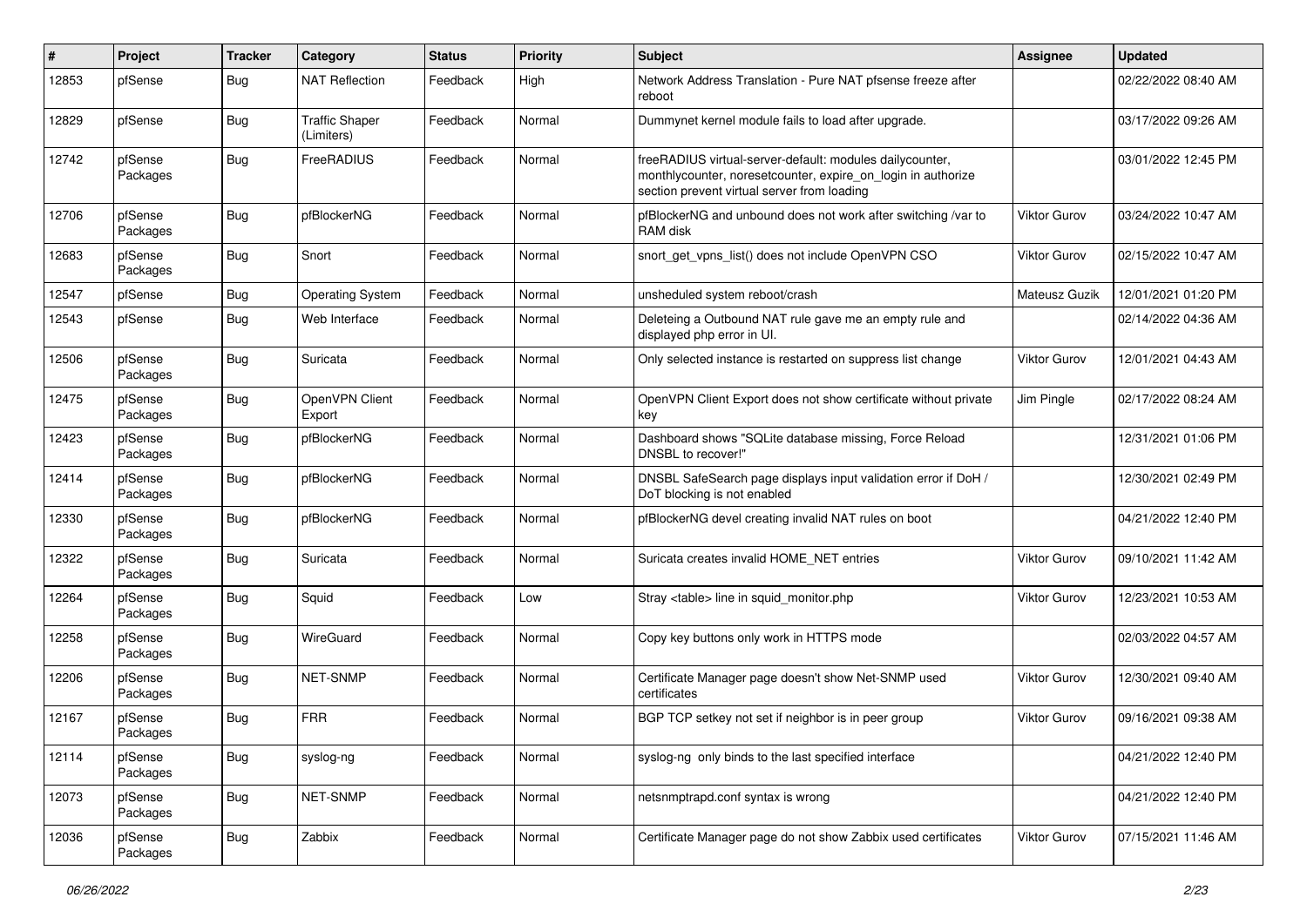| $\pmb{\#}$ | Project             | <b>Tracker</b> | Category           | <b>Status</b> | <b>Priority</b> | <b>Subject</b>                                                                  | <b>Assignee</b>     | <b>Updated</b>      |
|------------|---------------------|----------------|--------------------|---------------|-----------------|---------------------------------------------------------------------------------|---------------------|---------------------|
| 11980      | pfSense<br>Packages | Bug            | FreeRADIUS         | Feedback      | Normal          | EAP does not work with SQL backend                                              |                     | 07/21/2021 07:24 AM |
| 11961      | pfSense<br>Packages | <b>Bug</b>     | <b>FRR</b>         | Feedback      | Normal          | FRR OSPF add unwanted area 0 authentication to router ospf                      | Viktor Gurov        | 09/16/2021 10:25 PM |
| 11960      | pfSense             | <b>Bug</b>     | Gateway Monitoring | Feedback      | Normal          | Gateway Monitoring Traffic Goes Out Default Gateway                             |                     | 12/20/2021 05:43 AM |
| 11937      | pfSense<br>Packages | <b>Bug</b>     | haproxy            | Feedback      | Normal          | HAproxy "Use Client-IP" option breaks Captive Portal                            | Viktor Gurov        | 06/22/2021 08:48 AM |
| 11847      | pfSense<br>Packages | <b>Bug</b>     | <b>FRR</b>         | Feedback      | Normal          | Filters not applied to PEER Groups                                              | <b>Viktor Gurov</b> | 07/30/2021 07:45 PM |
| 11756      | pfSense<br>Packages | Bug            | haproxy            | Feedback      | Normal          | HaProxy does not transfer backend states during reload                          | Viktor Gurov        | 07/14/2021 01:21 PM |
| 11746      | pfSense<br>Packages | <b>Bug</b>     | FreeRADIUS         | Feedback      | Normal          | Second LDAP server configuration misses the ipaNThash control<br>attribute      | Viktor Gurov        | 07/14/2021 01:44 PM |
| 11693      | pfSense<br>Packages | <b>Bug</b>     | <b>FRR</b>         | Feedback      | Normal          | IPv6 static routing fails                                                       | <b>Viktor Gurov</b> | 04/26/2022 08:50 AM |
| 11681      | pfSense<br>Packages | <b>Bug</b>     | <b>FRR</b>         | Feedback      | Normal          | FRR generates invalid BFD configuration after removing interfaces               | Viktor Gurov        | 07/14/2021 04:40 PM |
| 11539      | pfSense             | <b>Bug</b>     | <b>IPsec</b>       | Feedback      | Normal          | Mobile IPsec "split include" value of 0.0.0.0/0 causes some clients<br>to fail  | Jim Pingle          | 05/23/2022 12:33 AM |
| 11530      | pfSense<br>Packages | <b>Bug</b>     | ntop               | Feedback      | Low             | ntopng 4.2 needs to be updated to 4.3, Bug when accessing a host<br>for details |                     | 03/05/2022 08:35 PM |
| 11515      | pfSense<br>Packages | <b>Bug</b>     | node exporter      | Feedback      | Normal          | node exporter 0.18.1 1 - Unable to interact or start the service<br>from web ui | Viktor Gurov        | 07/14/2021 12:37 PM |
| 11491      | pfSense<br>Packages | <b>Bug</b>     | haproxy            | Feedback      | Normal          | haproxy-devel v0.62 2 - startup error 'httpchk'                                 | Viktor Gurov        | 06/22/2021 08:46 AM |
| 11477      | pfSense<br>Packages | Bug            | <b>FRR</b>         | Feedback      | Normal          | FRR does not recognize some BFD options                                         | <b>Viktor Gurov</b> | 02/26/2021 10:52 PM |
| 11434      | pfSense<br>Packages | <b>Bug</b>     | squidguard         | Feedback      | Normal          | SquidGuard over 1.16.18 11                                                      |                     | 04/21/2022 12:40 PM |
| 11404      | pfSense<br>Packages | <b>Bug</b>     | <b>FRR</b>         | Feedback      | Normal          | Incorrect prefix/access lists migration on update                               | <b>Viktor Gurov</b> | 02/18/2021 09:49 AM |
| 11388      | pfSense<br>Packages | <b>Bug</b>     | FreeRADIUS         | Feedback      | Normal          | Captive Portal authentication error with MySQL backend                          | Viktor Gurov        | 02/10/2021 08:54 AM |
| 11345      | pfSense<br>Packages | <b>Bug</b>     | <b>FRR</b>         | Feedback      | Normal          | FRR-OSPF - No "prefix-list" possible                                            | Jim Pingle          | 02/04/2021 11:03 PM |
| 11343      | pfSense<br>Packages | <b>Bug</b>     | <b>BIND</b>        | Feedback      | Low             | Invalid link to pfSense-pkg-bind changelog                                      | Viktor Gurov        | 04/05/2022 08:12 AM |
| 11331      | pfSense<br>Packages | Bug            | FreeRADIUS         | Feedback      | Normal          | FreeRADIUS latest package upgrade broke Plain Mac<br>Authentication             | Viktor Gurov        | 01/30/2021 10:08 AM |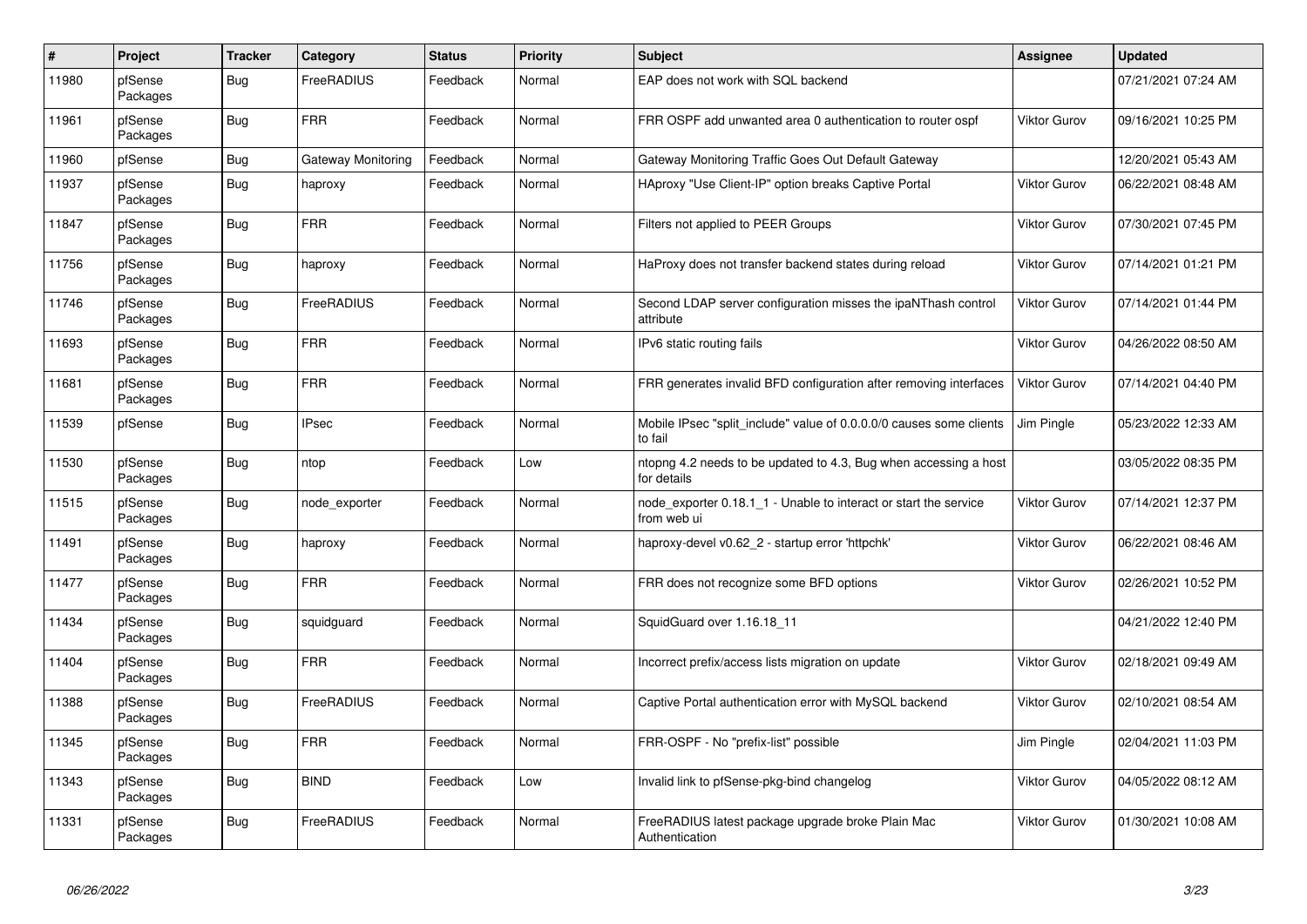| $\#$  | Project             | <b>Tracker</b> | Category                            | <b>Status</b> | <b>Priority</b> | <b>Subject</b>                                                                                                                      | Assignee            | <b>Updated</b>      |
|-------|---------------------|----------------|-------------------------------------|---------------|-----------------|-------------------------------------------------------------------------------------------------------------------------------------|---------------------|---------------------|
| 11274 | pfSense<br>Packages | Bug            | ntop                                | Feedback      | Normal          | ntopng https web server does not present full certificate chain                                                                     | Viktor Gurov        | 01/28/2021 09:51 AM |
| 11204 | pfSense<br>Packages | Bug            | NET-SNMP                            | Feedback      | Normal          | Fix net-snmp logging to syslog                                                                                                      | Jim Pingle          | 03/19/2021 05:10 AM |
| 11192 | pfSense             | Bug            | <b>Traffic Shaper</b><br>(Limiters) | Feedback      | Normal          | Using Limiters causes out of order packets within one TCP or UDP<br>flow                                                            |                     | 01/06/2021 12:09 AM |
| 11185 | pfSense<br>Packages | <b>Bug</b>     | ntop                                | Feedback      | Normal          | Redis service stopping before NtopNg                                                                                                |                     | 04/21/2022 12:40 PM |
| 11180 | pfSense<br>Packages | Bug            | Filer                               | Feedback      | Normal          | Filer run action for files on sync that wan't been modified                                                                         | Viktor Gurov        | 01/08/2021 07:27 AM |
| 11174 | pfSense             | <b>Bug</b>     | <b>Traffic Shaper</b><br>(ALTQ)     | Feedback      | Normal          | Incorrect traffic shaping on pppoe interface                                                                                        |                     | 12/21/2020 11:21 PM |
| 11135 | pfSense<br>Packages | Bug            | haproxy                             | Feedback      | High            | HAproxy OCSP reponse crontab bug                                                                                                    | Viktor Gurov        | 09/10/2021 11:51 AM |
| 11098 | pfSense<br>Packages | Bug            | Backup                              | Feedback      | Normal          | Backup Files and Directories plugin crashes firewall if /root<br>specified as backup location                                       | Viktor Gurov        | 12/23/2021 10:45 AM |
| 10990 | pfSense<br>Packages | <b>Bug</b>     | <b>NET-SNMP</b>                     | Feedback      | Normal          | net-snmp IPv6 listen address needs to be wrapped in square<br>brackets                                                              |                     | 03/19/2021 05:09 AM |
| 10959 | pfSense             | <b>Bug</b>     | <b>Traffic Graphs</b>               | Feedback      | Low             | Traffic graph stopped on interface used via netmap                                                                                  |                     | 02/22/2021 02:57 AM |
| 10936 | pfSense<br>Packages | Bug            | haproxy                             | Feedback      | Normal          | both haproxy/haproxy-devel non-existent option Ib-agent-chk                                                                         |                     | 04/21/2022 12:40 PM |
| 10900 | pfSense<br>Packages | Bug            | Backup                              | Feedback      | Normal          | /packages/backup/backup.php?a=download&t=backup HTTP<br>504, or Sends PHP Error Message as ASCII/Text file Named<br>pfsense.bak.tgz |                     | 04/05/2022 01:51 AM |
| 10692 | pfSense<br>Packages | Bug            | PIMD                                | Feedback      | Normal          | PIMD starts twice at boot                                                                                                           |                     | 04/21/2022 12:40 PM |
| 10608 | pfSense<br>Packages | Bug            | Squid                               | Feedback      | Normal          | Update squid port to 4.11-p2                                                                                                        |                     | 03/02/2021 04:00 AM |
| 10577 | pfSense             | Bug            | Hardware / Drivers                  | Feedback      | Normal          | intel x553 (c3000 chipset) loading x520 driver                                                                                      |                     | 05/28/2020 03:59 AM |
| 10572 | pfSense<br>Packages | Bug            | Squid                               | Feedback      | Normal          | STARTTLS option is ignored                                                                                                          | <b>Viktor Gurov</b> | 04/22/2022 02:20 AM |
| 10450 | pfSense<br>Packages | Bug            | Squid                               | Feedback      | Normal          | Squid reverse proxy switching peers                                                                                                 | Viktor Gurov        | 04/22/2022 02:21 AM |
| 10445 | pfSense<br>Packages | Bug            | <b>BIND</b>                         | Feedback      | Normal          | BIND crashed when added RPZ. rpz is not a master or slave zone.                                                                     |                     | 04/21/2022 12:40 PM |
| 10426 | pfSense<br>Packages | Bug            | Filer                               | Feedback      | Normal          | Filer must validate that File name is uniq                                                                                          |                     | 04/20/2022 11:02 AM |
| 10393 | pfSense<br>Packages | Bug            | syslog-ng                           | Feedback      | Normal          | Syslog-ng TLS support is broken                                                                                                     |                     | 04/21/2022 12:40 PM |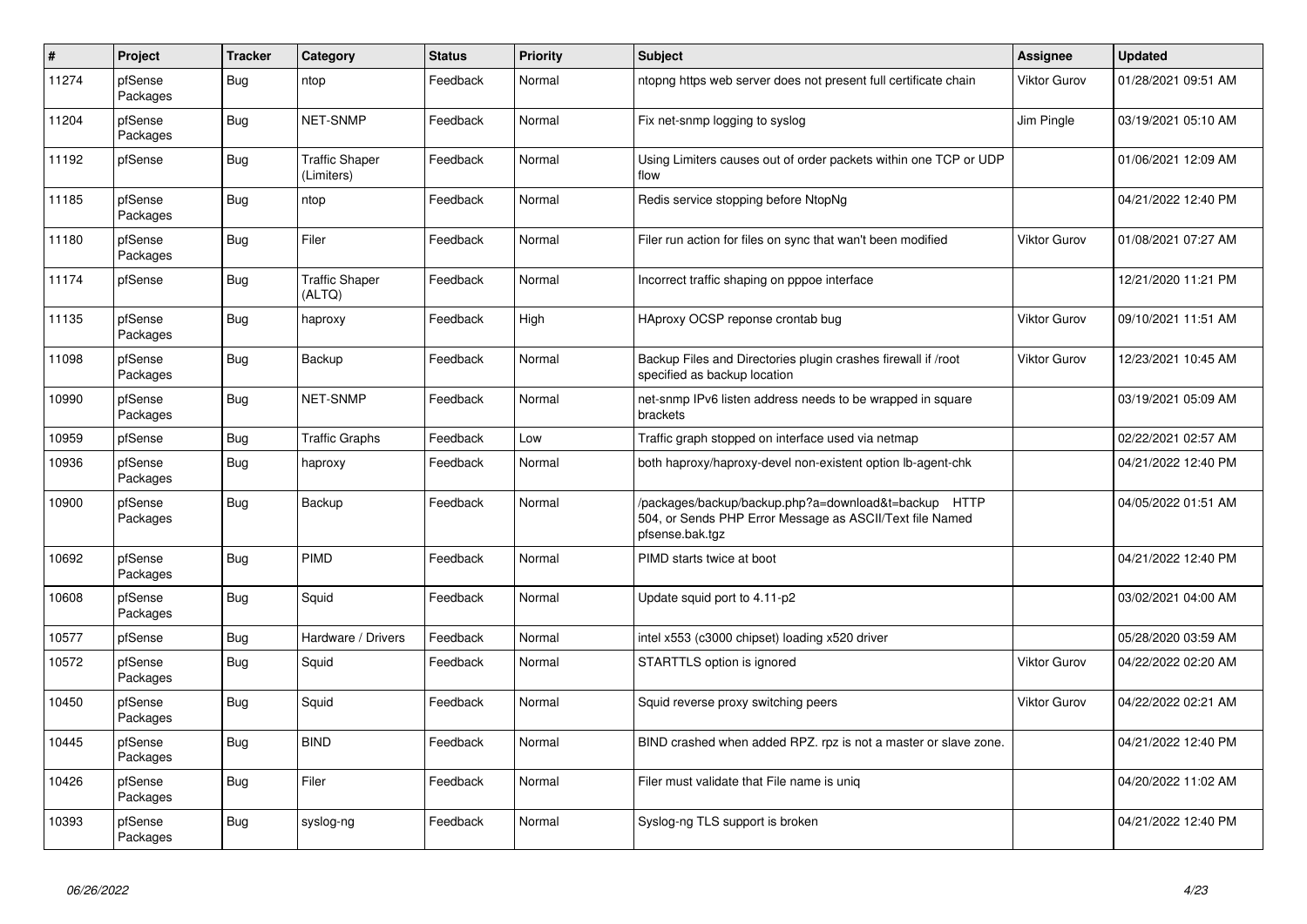| $\sharp$ | Project             | <b>Tracker</b> | Category                            | <b>Status</b>                 | <b>Priority</b> | <b>Subject</b>                                                                                                 | Assignee                       | <b>Updated</b>      |
|----------|---------------------|----------------|-------------------------------------|-------------------------------|-----------------|----------------------------------------------------------------------------------------------------------------|--------------------------------|---------------------|
| 10330    | pfSense<br>Packages | Bug            | <b>BIND</b>                         | Feedback                      | Normal          | BIND zone configuration displays wrong DS resource record with<br>inline DNSSEC signing enabled                |                                | 04/21/2022 12:40 PM |
| 9335     | pfSense<br>Packages | Bug            | haproxy                             | Feedback                      | Normal          | Stored XSS in HAProxy / haproxy_listeners_edit.php                                                             | Jim Pingle                     | 02/18/2019 09:35 AM |
| 9123     | pfSense             | Bug            | Interfaces                          | Feedback                      | Very High       | Adding/configuring vlan on ixl-devices causes aq_add_macvlan err<br>-53, ag error 14                           | Luiz Souza                     | 05/16/2022 07:57 AM |
| 9024     | pfSense             | Bug            | <b>Traffic Shaper</b><br>(Limiters) | Feedback                      | Normal          | Ping packet loss under load when using limiters                                                                |                                | 05/12/2022 11:55 AM |
| 8576     | pfSense             | Bug            | Rules / NAT                         | Feedback                      | Low             | pfSense stops passing traffic after some time when using<br>Outbound NAT pool w/ Sticky Address                |                                | 10/28/2021 01:47 PM |
| 8315     | pfSense<br>Packages | Bug            | Mail report                         | Feedback                      | Normal          | Mail Report mail report send() behavior different than<br>notify_via_smtp()                                    | Jim Pingle                     | 09/24/2019 10:12 AM |
| 8251     | pfSense<br>Packages | Bug            | FreeRADIUS                          | Feedback                      | Normal          | Captiveportal + FreeRadius "Last activity" resets to Session start                                             |                                | 08/13/2019 11:10 AM |
| 8179     | pfSense             | Bug            | DHCP (IPv4)                         | Feedback                      | Normal          | Incorrect reverse DNS zone in DHCP server config for<br>non-octet-aligned subnet mask                          | Renato Botelho                 | 02/09/2022 11:17 PM |
| 7797     | pfSense<br>Packages | Bug            | Squid                               | Feedback                      | Normal          | Squid Reverse Proxy alternating between destinations                                                           |                                | 04/21/2022 12:40 PM |
| 7096     | pfSense             | <b>Bug</b>     | <b>DNS Resolver</b>                 | Feedback                      | Normal          | Unbound fails to start on boot if specific network devices are<br>configured in the "Network Interfaces"       |                                | 11/22/2021 08:59 AM |
| 7039     | pfSense<br>Packages | Bug            | haproxy                             | Feedback                      | Normal          | HAProxy backend configuration does not handle intermediate CAs<br>properly                                     |                                | 04/21/2022 12:40 PM |
| 6964     | pfSense<br>Packages | Bug            | Suricata                            | Feedback                      | Normal          | Host OS Policy Assignment broken when using "Import" or<br>'Aliases" buttons                                   | <b>Viktor Gurov</b>            | 08/20/2021 07:52 AM |
| 6668     | pfSense             | Bug            | <b>IPsec</b>                        | Feedback                      | Normal          | IPSec tunnel + L2TP/IPSec VPN - wrong PSK chosen by pfSense                                                    |                                | 09/21/2019 02:07 AM |
| 4088     | pfSense<br>Packages | Bug            | squidguard                          | Feedback                      | Normal          | Buggy squidgurd config file is created                                                                         | <b>Viktor Gurov</b>            | 01/28/2021 10:01 AM |
| 13301    | pfSense             | Bug            | <b>IPsec</b>                        | <b>Pull Request</b><br>Review | Normal          | Bug #13239 = $(?)$ = #12645 appease not fixed - ipv6 based ipsec<br>vpn tunnel bug found with fqdn remote host |                                | 06/25/2022 05:41 AM |
| 13298    | pfSense             | Bug            | Dynamic DNS                         | <b>Pull Request</b><br>Review | Normal          | Dynv6 does not check response code when updating                                                               | <b>Tiago Beling</b><br>d'Avila | 06/24/2022 07:47 AM |
| 13295    | pfSense             | Bug            | Gateway Monitoring                  | <b>Pull Request</b><br>Review | Normal          | Incorrect function parameters for "get_dpinger_status()" call in<br>`awlb.inc``                                |                                | 06/24/2022 07:25 AM |
| 13272    | pfSense             | Bug            | Captive Portal                      | <b>Pull Request</b><br>Review | Very Low        | Voucher CSV output has leading space before voucher code                                                       | Jim Pingle                     | 06/13/2022 10:27 AM |
| 13258    | pfSense             | Bug            | Console Menu                        | <b>Pull Request</b><br>Review | Low             | secret menu option 100                                                                                         | Jim Pingle                     | 06/12/2022 01:44 PM |
| 13243    | pfSense             | Bug            | <b>OpenVPN</b>                      | <b>Pull Request</b><br>Review | Normal          | OpenVPN status for multi-user VPN shows info icon to display<br>RADIUS rules when there are none to display    | Marcos<br>Mendoza              | 06/19/2022 05:53 PM |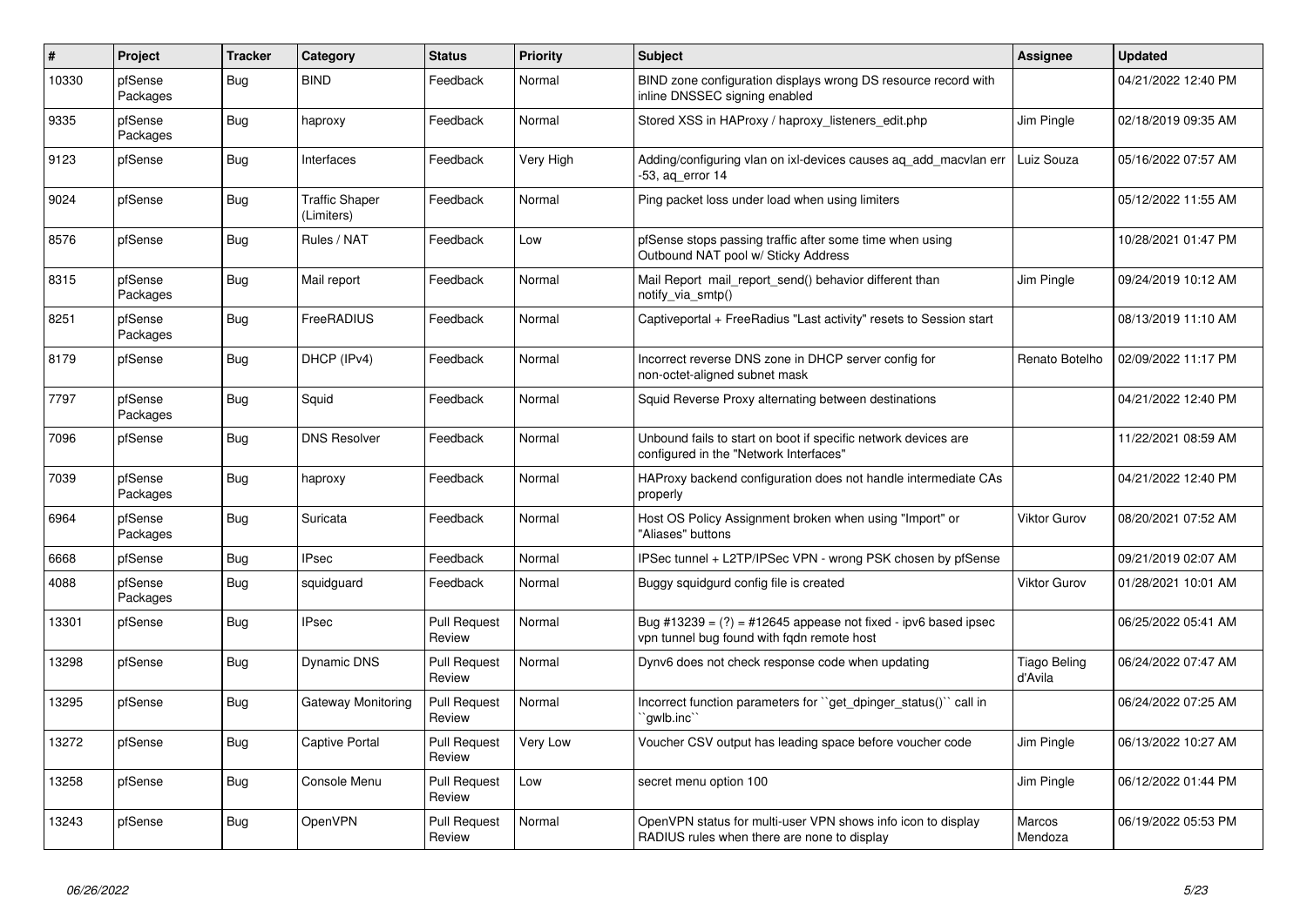| $\#$  | Project             | <b>Tracker</b> | Category                            | <b>Status</b>                 | <b>Priority</b> | <b>Subject</b>                                                                                     | <b>Assignee</b>     | <b>Updated</b>      |
|-------|---------------------|----------------|-------------------------------------|-------------------------------|-----------------|----------------------------------------------------------------------------------------------------|---------------------|---------------------|
| 13218 | pfSense             | Bug            | Interfaces                          | <b>Pull Request</b><br>Review | Normal          | GIF-based interface MTU is assigned to parent interface on boot<br>when parent interface is a LAGG | <b>Viktor Gurov</b> | 05/27/2022 05:25 AM |
| 13214 | pfSense<br>Packages | Bug            | node exporter                       | <b>Pull Request</b><br>Review | Normal-package  | AttributeError: 'NoneType' object has no attribute 'text'                                          | lan Grindley        | 05/25/2022 08:20 AM |
| 12979 | pfSense<br>Packages | Bug            | Snort                               | <b>Pull Request</b><br>Review | High            | Snort Rules Update Process Using Deprecated FreeBSD<br><b>Subdirectory Name</b>                    | <b>Bill Meeks</b>   | 03/24/2022 09:02 AM |
| 12965 | pfSense<br>Packages | Bug            | <b>FRR</b>                          | <b>Pull Request</b><br>Review | Normal          | FRR BFD peer configuration is handled incorrectly in some cases                                    | <b>Viktor Gurov</b> | 03/22/2022 08:04 AM |
| 12920 | pfSense             | <b>Bug</b>     | Gateway Monitoring                  | <b>Pull Request</b><br>Review | Normal          | Gateway behavior differs when the gateway does not exist in<br>config.xml                          | <b>Viktor Gurov</b> | 06/12/2022 01:27 PM |
| 12757 | pfSense             | Bug            | Diagnostics                         | <b>Pull Request</b><br>Review | Very Low        | Clean up /etc/inc/filter.inc use of pfctl -F                                                       |                     | 05/17/2022 02:18 PM |
| 12720 | pfSense             | Bug            | Rules / NAT                         | <b>Pull Request</b><br>Review | Normal          | Hide the "tag" field on non-floating tabs                                                          | <b>Viktor Gurov</b> | 01/24/2022 03:11 PM |
| 12673 | pfSense             | Bug            | Dashboard                           | <b>Pull Request</b><br>Review | Normal          | Firewall Logs Widget fails to update at intervals below 5 seconds.                                 | <b>Viktor Gurov</b> | 05/17/2022 02:20 PM |
| 12507 | pfSense<br>Packages | <b>Bug</b>     | softflowd                           | <b>Pull Request</b><br>Review | Normal          | Add support for bi-directional flows in softflowd                                                  |                     | 11/11/2021 03:53 AM |
| 12464 | pfSense             | <b>Bug</b>     | Logging                             | <b>Pull Request</b><br>Review | Normal          | Syslog Auth messages are sent as Emergency Level                                                   |                     | 05/17/2022 02:20 PM |
| 12385 | pfSense             | <b>Bug</b>     | Virtual IP Addresses                | <b>Pull Request</b><br>Review | Normal          | deleteVIP() does not check 1:1 NAT and Outbound NAT rules                                          | <b>Viktor Gurov</b> | 05/17/2022 02:21 PM |
| 12225 | pfSense             | Bug            | Authentication                      | <b>Pull Request</b><br>Review | Normal          | Group membership field is not needed for remote groups                                             | <b>Viktor Gurov</b> | 05/17/2022 02:21 PM |
| 11877 | pfSense             | <b>Bug</b>     | Web Interface                       | <b>Pull Request</b><br>Review | Very Low        | Labels and description dissapear in firewall schedule edit.php                                     | Viktor Gurov        | 05/17/2022 02:22 PM |
| 11377 | pfSense<br>Packages | Bug            | <b>FRR</b>                          | <b>Pull Request</b><br>Review | Normal          | <b>FRR</b> deinstall                                                                               |                     | 03/10/2021 08:21 AM |
| 7996  | pfSense             | Bug            | Web Interface                       | <b>Pull Request</b><br>Review | Very Low        | Unnecessary link tag in login page                                                                 | Marcos<br>Mendoza   | 06/26/2022 02:47 PM |
| 13093 | pfSense             | <b>Bug</b>     | Authentication                      | In Progress                   | Normal          | LDAP authentication fails with extended query and RFC2307 group<br>lookups enabled                 | Chris Linstruth     | 05/31/2022 07:20 AM |
| 12144 | pfSense             | <b>Bug</b>     | <b>Operating System</b>             | In Progress                   | Normal          | Bug in "df -t" filtering if two filesystems use the same mountpoint                                | Mateusz Guzik       | 09/10/2021 10:07 AM |
| 10502 | pfSense<br>Packages | Bug            | lldpd                               | In Progress                   | Normal          | LLDP spamming errors on Netgate XG-7100                                                            |                     | 04/21/2022 12:39 PM |
| 8611  | pfSense             | <b>Bug</b>     | Interfaces                          | In Progress                   | Normal          | unable to receive IPv6 RA's on SG-1000, default route lost                                         | Luiz Souza          | 02/01/2021 03:31 PM |
| 7389  | pfSense             | <b>Bug</b>     | <b>Traffic Shaper</b><br>(Limiters) | In Progress                   | Normal          | Limiter does not work with transparent proxy                                                       | Luiz Souza          | 02/01/2021 03:31 PM |
| 3132  | pfSense             | <b>Bug</b>     | Gateway Monitoring                  | In Progress                   | Normal          | Gateway events for IPv6 affect IPv4 services and vice versa                                        | Viktor Gurov        | 05/10/2022 03:10 PM |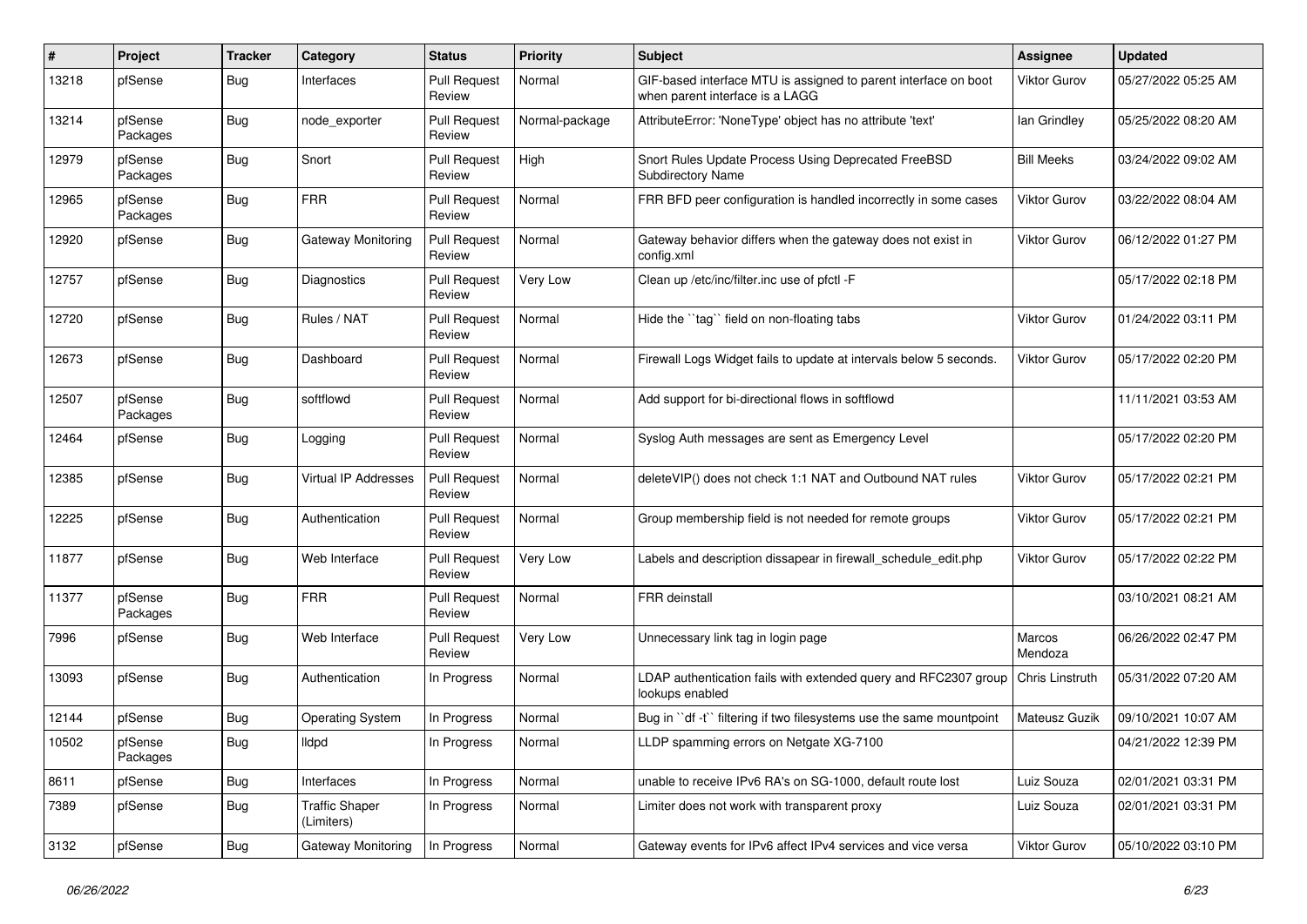| #     | Project             | <b>Tracker</b> | Category                    | <b>Status</b> | <b>Priority</b> | <b>Subject</b>                                                                                      | <b>Assignee</b>       | <b>Updated</b>      |
|-------|---------------------|----------------|-----------------------------|---------------|-----------------|-----------------------------------------------------------------------------------------------------|-----------------------|---------------------|
| 13215 | pfSense             | Bug            | <b>Captive Portal</b>       | Assigned      | Normal          | Allowed MAC/IP/Hostname traffic counts for authorized users                                         | Reid Linnemann        | 05/31/2022 05:31 PM |
| 12101 | pfSense<br>Packages | Bug            | arpwatch                    | Assigned      | Normal          | ArpWatch Suppression Mac for "flip-flop" not suppressing                                            | <b>Viktor Gurov</b>   | 10/09/2021 07:19 PM |
| 11836 | pfSense<br>Packages | Bug            | <b>FRR</b>                  | Assigned      | Normal          | FRR ACCEPTFILTER unstable                                                                           | <b>Viktor Gurov</b>   | 02/14/2022 07:20 AM |
| 11054 | pfSense<br>Packages | Bug            | FreeRADIUS                  | Assigned      | Normal          | Check Client Certificate CN not working as described                                                | <b>Viktor Gurov</b>   | 12/14/2021 07:22 AM |
| 9094  | pfSense             | Bug            | Hardware / Drivers          | Assigned      | Normal          | MBT console settings are not forced to video console                                                |                       | 11/07/2018 10:23 AM |
| 7400  | pfSense             | Bug            | <b>Traffic Graphs</b>       | Assigned      | Normal          | Traffic Graphs show bad data on 2.3.3 1                                                             | Jared Dillard         | 12/31/2021 05:47 PM |
| 7138  | pfSense             | Bug            | DHCP (IPv6)                 | Assigned      | Normal          | Pfsense wide dhcpv6 client doesn't recognise ifid statement                                         |                       | 04/21/2022 12:39 PM |
| 4298  | pfSense             | Bug            | <b>SNMP</b>                 | Assigned      | Very Low        | Excessive errors from snmpd                                                                         | Luiz Souza            | 09/13/2020 08:21 AM |
| 13226 | pfSense             | <b>Bug</b>     | <b>Captive Portal</b>       | Confirmed     | Normal          | Captive Portal doesn't disconnect established OpenVPN link                                          | Reid Linnemann        | 05/30/2022 10:38 AM |
| 13154 | pfSense<br>Packages | <b>Bug</b>     | pfBlockerNG                 | Confirmed     | Normal          | pfBlocker causing excessive CPU load                                                                |                       | 06/14/2022 01:14 PM |
| 12956 | pfSense<br>Packages | Bug            | Suricata                    | Confirmed     | Normal          | suricata fails to use pcre in SID management (e.g. dropsid.conf)                                    |                       | 04/05/2022 12:52 PM |
| 12796 | pfSense             | Bug            | Upgrade                     | Confirmed     | Normal          | 2.5.2 -> 2.6.0 upgrade segfaults if certain packages are installed.                                 |                       | 05/24/2022 07:43 AM |
| 11992 | pfSense             | Bug            | <b>Virtual IP Addresses</b> | Confirmed     | High            | GRE Tunnel - Does not work with a virtual IP as endpoint                                            |                       | 06/04/2021 01:16 AM |
| 9384  | pfSense             | Bug            | Interfaces                  | Confirmed     | Normal          | devd putting "\$" before variable contents when using single quotes                                 |                       | 04/21/2022 12:39 PM |
| 9349  | pfSense             | Bug            | <b>IPsec</b>                | Confirmed     | Normal          | IPSec service start/stop/restart fails after settings change                                        | Markus<br>Stockhausen | 10/30/2020 01:33 PM |
| 9296  | pfSense             | Bug            | Aliases / Tables            | Confirmed     | Low             | Alias content is sometimes incomplete when mixing FQDN and IP<br>address                            | Reid Linnemann        | 06/18/2022 03:12 PM |
| 8502  | pfSense             | <b>Bug</b>     | Web Interface               | Confirmed     | Low             | main (top) menu items do not drop down in some cases                                                |                       | 07/06/2020 02:39 PM |
| 7954  | pfSense<br>Packages | Bug            | Squid                       | Confirmed     | Normal          | Package upgrade/reinstall gets stuck on deinstall if the<br>package-provided service is not running |                       | 10/18/2017 12:04 PM |
| 7553  | pfSense             | <b>Bug</b>     | <b>Captive Portal</b>       | Confirmed     | Very Low        | Captive portal on a parent interface blocks traffic on VLAN<br>interfaces too                       |                       | 08/19/2018 03:15 PM |
| 6624  | pfSense             | Bug            | <b>IPsec</b>                | Confirmed     | Normal          | changes in IPsec config should down the connection                                                  | Jim Pingle            | 08/02/2021 12:08 PM |
| 6614  | pfSense             | Bug            | Web Interface               | Confirmed     | Normal          | Dashboard high CPU usage                                                                            |                       | 07/14/2016 03:04 PM |
| 6605  | pfSense             | Bug            | Interfaces                  | Confirmed     | Normal          | rc.linkup logic issues with actions taken                                                           |                       | 07/12/2016 07:46 PM |
| 6580  | pfSense             | <b>Bug</b>     | <b>Operating System</b>     | Confirmed     | Normal          | Bridge with down member interface sends ICMP unreachables<br>where it shouldn't                     |                       | 07/05/2016 05:40 PM |
| 6517  | pfSense             | <b>Bug</b>     | <b>IPsec</b>                | Confirmed     | Normal          | Adding mobile IPsec phase 2 entries requires restart of strongswan                                  |                       | 06/21/2016 11:04 PM |
| 6493  | pfSense             | <b>Bug</b>     | Web Interface               | Confirmed     | Normal          | Dynamic DNS clients slow page load                                                                  |                       | 06/17/2016 03:43 AM |
| 6430  | pfSense             | Bug            | <b>DNS Resolver</b>         | Confirmed     | Low             | pfsense should sanity-check hostnames when copying from<br>dhcpd.leases to /etc/hosts               |                       | 08/13/2019 01:23 PM |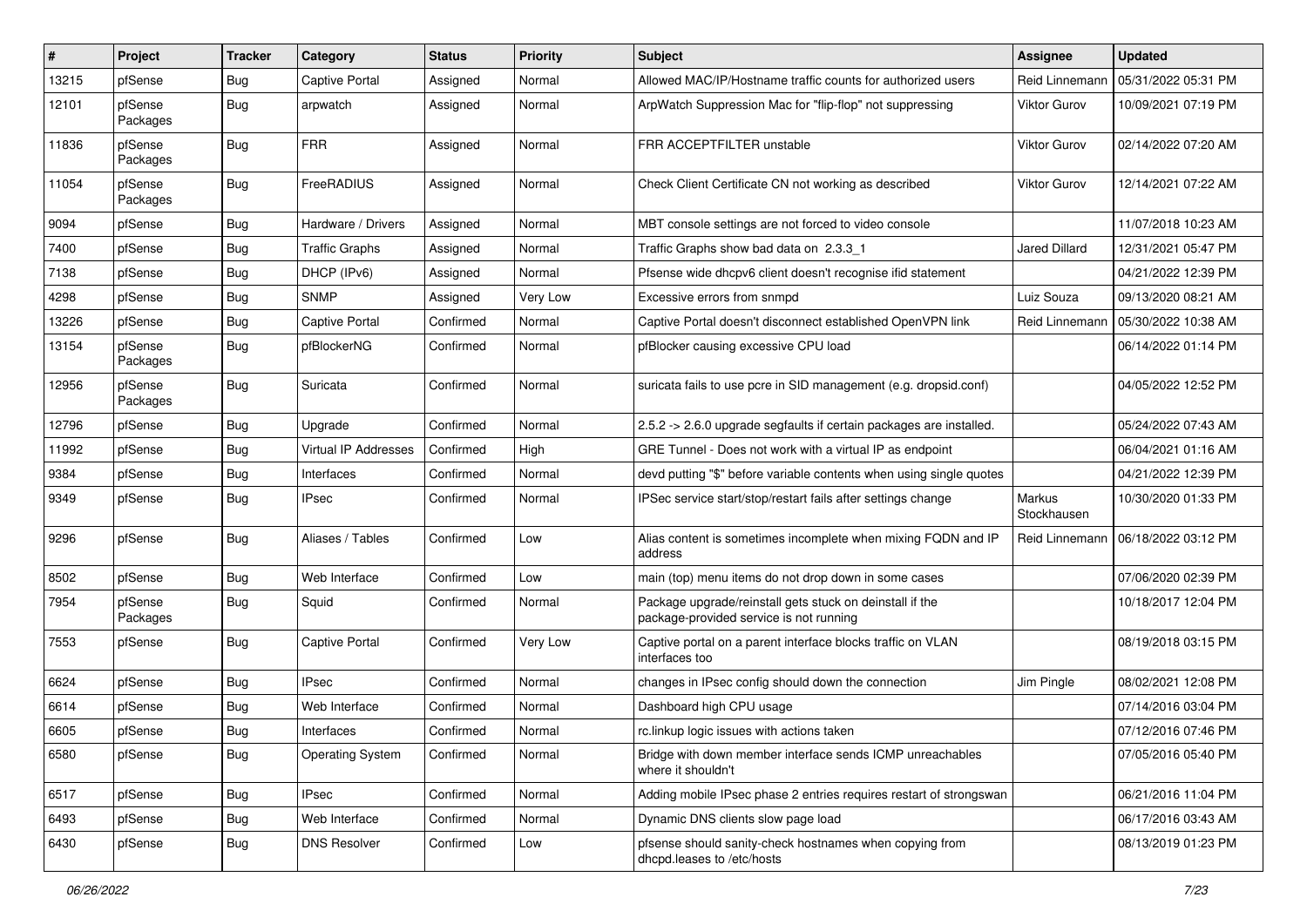| $\vert$ # | Project             | <b>Tracker</b> | Category                     | <b>Status</b> | <b>Priority</b> | <b>Subject</b>                                                                                          | <b>Assignee</b>        | <b>Updated</b>      |
|-----------|---------------------|----------------|------------------------------|---------------|-----------------|---------------------------------------------------------------------------------------------------------|------------------------|---------------------|
| 6370      | pfSense             | <b>Bug</b>     | <b>IPsec</b>                 | Confirmed     | Normal          | IPSEC bound to WAN gateway group and Dynamic DNS doesn't to<br>fail back tunnel to WAN on DDNS update   |                        | 08/31/2021 07:38 AM |
| 6362      | pfSense             | <b>Bug</b>     | DHCP (IPv4)                  | Confirmed     | Normal          | DHCP Client ID not used                                                                                 |                        | 07/09/2021 06:30 AM |
| 6333      | pfSense             | <b>Bug</b>     | Gateway Monitoring           | Confirmed     | Normal          | Bootup starts/restarts dpinger multiple times                                                           | Luiz Souza             | 11/16/2020 01:11 PM |
| 6255      | pfSense             | <b>Bug</b>     | PPP Interfaces               | Confirmed     | Low             | PPP Country/Provider/Plan configuration not saved                                                       |                        | 04/25/2016 07:15 PM |
| 6220      | pfSense             | <b>Bug</b>     | <b>Operating System</b>      | Confirmed     | Normal          | state mismatch with host-initiated traffic matching binat to IP not<br>locally assigned                 | Luiz Souza             | 06/08/2016 09:23 AM |
| 6167      | pfSense             | <b>Bug</b>     | <b>IPsec</b>                 | Confirmed     | Normal          | IPsec IPComp not working                                                                                | George<br>Neville-Neil | 09/22/2020 06:07 PM |
| 6055      | pfSense             | <b>Bug</b>     | Package System               | Confirmed     | Low             | Menu items may remain from packages no longer installed                                                 |                        | 06/18/2021 08:46 PM |
| 6011      | pfSense             | <b>Bug</b>     | Web Interface                | Confirmed     | Low             | IPv6 link local fails HTTP REFERER check                                                                |                        | 09/04/2016 09:57 AM |
| 5887      | pfSense             | <b>Bug</b>     | Interfaces                   | Confirmed     | Normal          | hardware_offloading_applyflags sets/unsets most values when<br>already set correctly                    |                        | 07/06/2016 03:31 PM |
| 5791      | pfSense             | Bug            | Rules / NAT                  | Confirmed     | Normal          | tftp-proxy functionality is easilly broken by unrelated rules                                           |                        | 07/10/2016 12:24 AM |
| 5658      | pfSense             | <b>Bug</b>     | <b>Captive Portal</b>        | Confirmed     | Low             | Files with the same name cannot be uploaded to multiple captive<br>portal zones                         |                        | 12/18/2015 07:19 PM |
| 5469      | pfSense             | Bug            | Package System               | Confirmed     | Low             | package.dtd XSD schema is a piece of pathetic, useless,<br>unmaintained junk                            |                        | 11/22/2015 06:26 AM |
| 5413      | pfSense             | Bug            | <b>DNS Resolver</b>          | Confirmed     | High            | Incorrect Handling of Unbound Resolver [service restarts, cache<br>loss, DNS service interruption]      |                        | 06/19/2022 11:11 PM |
| 5091      | pfSense             | Bug            | Rules / NAT                  | Confirmed     | Very Low        | In rule creation destination ports fields (from and to) are too small<br>to read ports aliases names    |                        | 01/07/2020 07:48 AM |
| 5075      | pfSense             | Bug            | Rules / NAT                  | Confirmed     | Normal          | pf errors that don't return a line number on first line don't file notice                               |                        | 09/01/2015 06:42 PM |
| 4845      | pfSense             | Bug            | CARP                         | Confirmed     | High            | CARP preemption doesn't switch to backup where connectivity<br>between systems is lost but not NIC link |                        | 07/28/2015 07:55 AM |
| 4500      | pfSense             | <b>Bug</b>     | UPnP/NAT-PMP                 | Confirmed     | Normal          | Some miniupnp port mappings are not displayed in the Status page                                        |                        | 04/25/2022 12:49 PM |
| 4474      | pfSense             | Bug            | Package System               | Confirmed     | Normal          | IP address change triggers reload of all packages                                                       |                        | 02/13/2017 07:21 AM |
| 4428      | pfSense             | Bug            | Interfaces                   | Confirmed     | Normal          | Setting media option on em(4) leads to infinite link cycling                                            |                        | 07/06/2016 12:45 AM |
| 4406      | pfSense             | Bug            | <b>Operating System</b>      | Confirmed     | Normal          | ALTQ problems with wireless cloned interfaces                                                           | Luiz Souza             | 11/19/2015 12:06 AM |
| 4345      | pfSense             | <b>Bug</b>     | <b>Operating System</b>      | Confirmed     | Normal          | Traffic Shaping doesn't work with Xen netfront driver                                                   |                        | 12/31/2021 05:30 PM |
| 4154      | pfSense             | Bug            | User Manager /<br>Privileges | Confirmed     | Normal          | RADIUS authentication not working over IPv6                                                             |                        | 04/21/2022 12:39 PM |
| 4061      | pfSense             | <b>Bug</b>     | DHCP (IPv4)                  | Confirmed     | Normal          | dhcpd doesn't send client-hostname to peer, breaking DHCP lease<br>registrations w/HA                   |                        | 02/24/2017 08:58 PM |
| 3962      | pfSense<br>Packages | <b>Bug</b>     | ladvd                        | Confirmed     | Normal          | LADVD interface handling issues with lagg and bridge                                                    |                        | 12/05/2016 01:59 PM |
| 3889      | pfSense             | <b>Bug</b>     | <b>XML Parser</b>            | Confirmed     | Low             | Non relevant changes in config.xml                                                                      |                        | 08/13/2019 12:23 PM |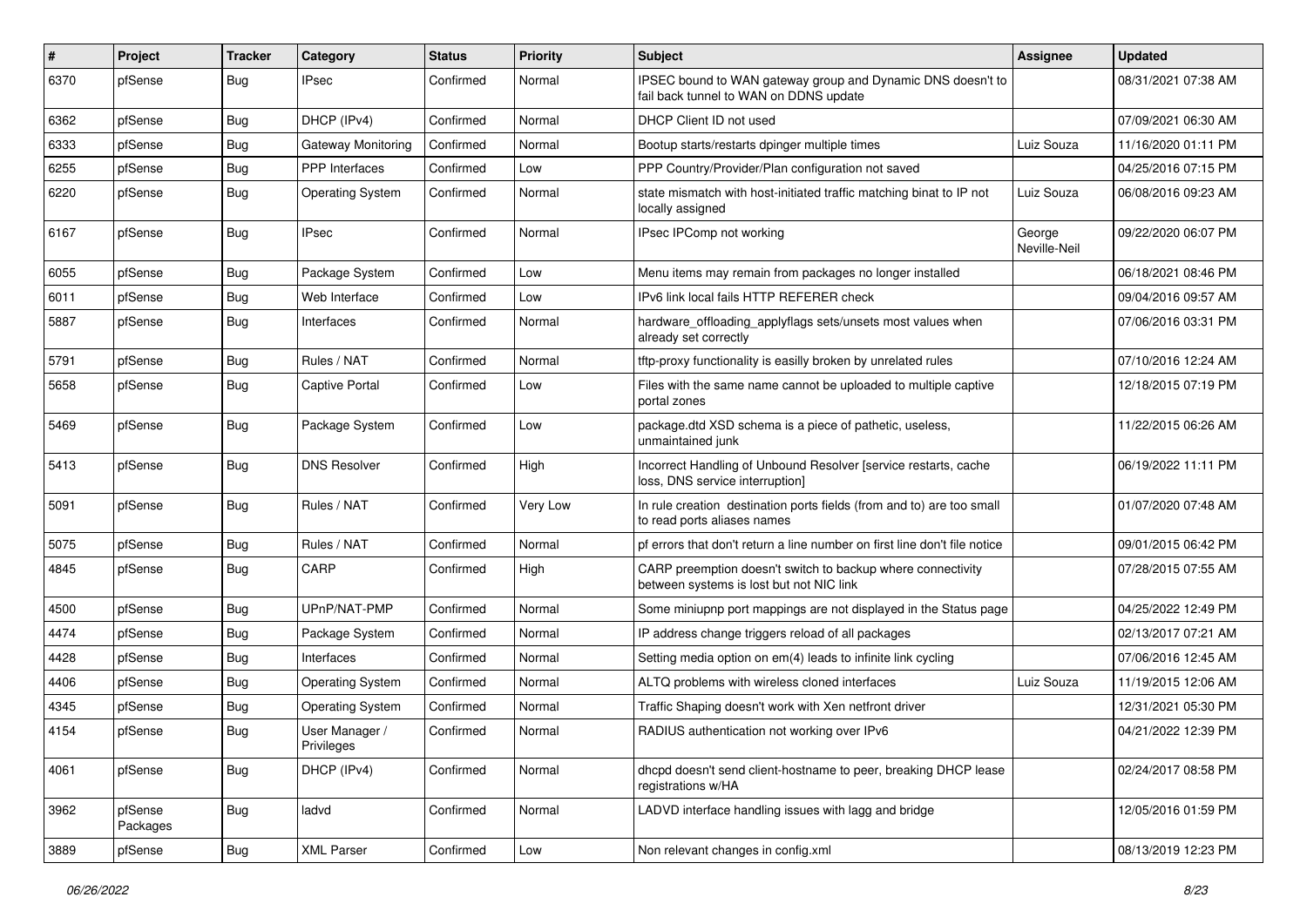| #     | Project             | <b>Tracker</b> | Category                            | <b>Status</b> | <b>Priority</b> | <b>Subject</b>                                                                                    | <b>Assignee</b> | <b>Updated</b>      |
|-------|---------------------|----------------|-------------------------------------|---------------|-----------------|---------------------------------------------------------------------------------------------------|-----------------|---------------------|
| 3824  | pfSense             | Bug            | <b>Traffic Shaper</b><br>(Limiters) | Confirmed     | Normal          | Limiters on bridge break traffic outside locally-configured IP<br>subnets                         | Luiz Souza      | 11/03/2016 07:16 PM |
| 3796  | pfSense             | <b>Bug</b>     | Diagnostics                         | Confirmed     | Normal          | States summary fails and is very slow with large state tables                                     |                 | 12/11/2021 08:03 PM |
| 2234  | pfSense             | <b>Bug</b>     | Web Interface                       | Confirmed     | Low             | Status: Traffic Graph - only shows interface's subnet                                             |                 | 01/15/2022 08:33 PM |
| 2042  | pfSense             | Bug            | <b>NAT Reflection</b>               | Confirmed     | Low             | NAT reflection doesn't apply to self-initiated traffic                                            |                 | 01/21/2021 10:38 PM |
| 1848  | pfSense             | <b>Bug</b>     | <b>Traffic Shaper</b><br>(Limiters) | Confirmed     | Normal          | Limiters after policy routing has taken place do not behave<br>correctly                          |                 | 10/25/2014 09:18 PM |
| 1813  | pfSense             | Bug            | Rules / NAT                         | Confirmed     | Normal          | Static routes on WAN interfaces overridden by route-to for<br>firewall-initiated traffic          |                 | 11/09/2016 02:06 PM |
| 1186  | pfSense             | <b>Bug</b>     | <b>RRD Graphs</b>                   | Confirmed     | Normal          | When in pure routing mode the rrd graphs are blank                                                |                 | 09/16/2015 04:31 PM |
| 13289 | pfSense             | Bug            | Backup / Restore                    | New           | Low             | Attempting to restore a 0 byte "config.xml" prints an error that the<br>file cannot be read       |                 | 06/20/2022 10:46 AM |
| 13288 | pfSense             | <b>Bug</b>     | Configuration<br>Backend            | New           | Normal          | Encode FreeRADIUS Custom Options                                                                  |                 | 06/20/2022 10:36 AM |
| 13282 | pfSense Plus        | Bug            | Aliases / Tables                    | <b>New</b>    | Normal          | FODN Aliases Break if an Invalid Domain is Present in the Chain                                   | Reid Linnemann  | 06/18/2022 03:12 PM |
| 13280 | pfSense             | Bug            | Unknown                             | <b>New</b>    | Normal          | Entries duplicated in /boot/loader.conf                                                           |                 | 06/19/2022 11:11 AM |
| 13279 | pfSense             | <b>Bug</b>     | Interfaces                          | New           | Normal          | DHCP config override affects Gateway installation.                                                |                 | 06/17/2022 07:25 AM |
| 13277 | pfSense             | <b>Bug</b>     | <b>IGMP Proxy</b>                   | New           | Normal          | IGMP Proxy webConfigurator Page Always Produces Error                                             |                 | 06/16/2022 07:50 PM |
| 13276 | pfSense             | Bug            | <b>IGMP Proxy</b>                   | New           | Normal          | IGMP Proxy Error Message for Logging Links to System Log<br>Instead of Routing Log                |                 | 06/16/2022 07:48 PM |
| 13273 | pfSense             | <b>Bug</b>     | DHCP (IPv4)                         | New           | Normal          | dhclient can use conflicting recorded leases                                                      |                 | 06/14/2022 11:07 AM |
| 13267 | pfSense             | <b>Bug</b>     | OpenVPN                             | New           | Normal          | dpinger continues to run on OpenVPN gateway after OpenVPN<br>service is stopped.                  |                 | 06/12/2022 02:49 PM |
| 13263 | pfSense             | <b>Bug</b>     | DHCP (IPv4)                         | New           | Low             | Deleting a static DHCP entry when the related IP is not in the arp<br>table spams the log         |                 | 06/10/2022 11:18 AM |
| 13254 | pfSense             | Bug            | <b>DNS Resolver</b>                 | New           | Normal          | DNS resolver does not update "unbound.conf" file during link<br>down events                       |                 | 06/08/2022 07:55 AM |
| 13253 | pfSense             | Bug            | DHCP (IPv6)                         | New           | Normal          | `dhcp6c`` is not restarted when applying settings when multiple<br>WANs are configured for DHCP6  |                 | 06/06/2022 02:58 PM |
| 13252 | pfSense             | Bug            | Upgrade                             | New           | Normal          | reduce frequency of php-fpm socket connection attempts from<br>check reload status                |                 | 06/12/2022 11:11 AM |
| 13249 | pfSense             | Bug            | Console Menu                        | New           | Normal          | Running playback comands multiple times results in PHP error                                      |                 | 06/06/2022 07:02 AM |
| 13247 | pfSense<br>Packages | Bug            | open-vm-tools                       | New           | Low             | Open-VM-Tools service actions do not work                                                         |                 | 06/05/2022 07:09 PM |
| 13240 | pfSense             | <b>Bug</b>     | Rules / NAT                         | New           | Normal          | Dynamic NPt entry UI has a couple quirks                                                          |                 | 06/02/2022 09:32 PM |
| 13237 | pfSense             | <b>Bug</b>     | DHCP (IPv6)                         | New           | Normal          | dhcp6c script cannot be executed safely                                                           |                 | 06/01/2022 11:20 AM |
| 13228 | pfSense             | <b>Bug</b>     | Interfaces                          | New           | Normal          | Recovering interface gateway may not be added back into gateway<br>groups and rules when expected | Jim Pingle      | 05/28/2022 01:14 PM |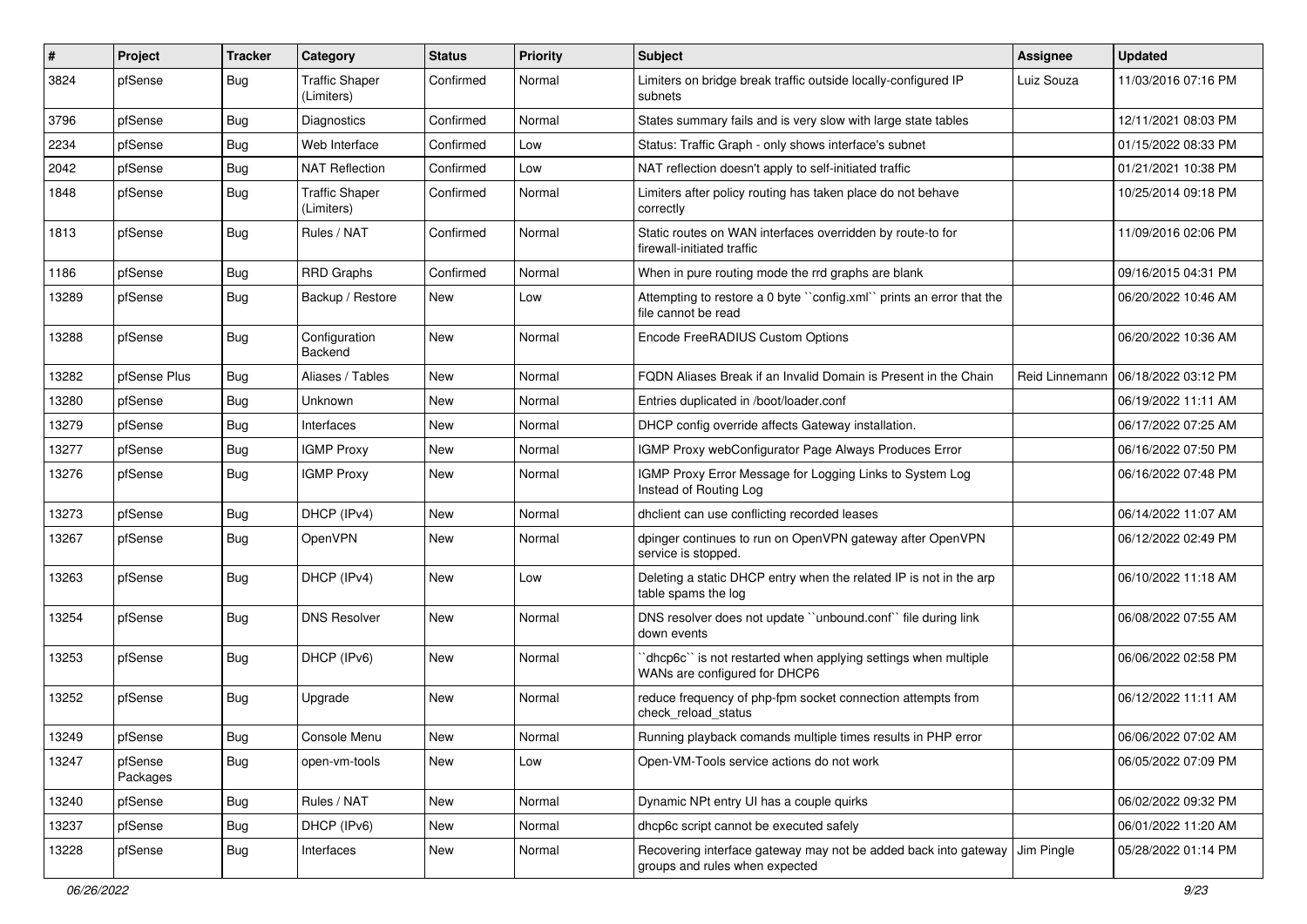| #     | Project             | <b>Tracker</b> | Category                 | <b>Status</b> | <b>Priority</b> | <b>Subject</b>                                                                                                                      | <b>Assignee</b>     | <b>Updated</b>      |
|-------|---------------------|----------------|--------------------------|---------------|-----------------|-------------------------------------------------------------------------------------------------------------------------------------|---------------------|---------------------|
| 13225 | pfSense             | <b>Bug</b>     | Interfaces               | New           | Normal          | Bridges with QinQ interfaces not properly set up at boot                                                                            | <b>Viktor Gurov</b> | 05/27/2022 08:19 AM |
| 13224 | pfSense             | <b>Bug</b>     | Notifications            | New           | Normal          | Email notification flood when UPS (NUT) and WAN send<br>notifications                                                               |                     | 05/27/2022 01:58 AM |
| 13222 | pfSense             | Bug            | UPnP/NAT-PMP             | New           | Normal          | CARP IP does not listen for NAT-PMP packets                                                                                         |                     | 05/26/2022 02:28 PM |
| 13217 | pfSense             | <b>Bug</b>     | DHCP (IPv4)              | New           | Normal          | dhclient using default pid file location which does not exist                                                                       | <b>Viktor Gurov</b> | 05/26/2022 08:09 AM |
| 13209 | pfSense<br>Packages | Bug            | pfBlockerNG              | New           | Low             | Parsing Filter log by pfBlockerNG creates IP Block log with<br>Source/Destination mixed up or wrong Direcion                        | <b>Viktor Gurov</b> | 05/25/2022 03:50 AM |
| 13206 | pfSense Plus        | Bug            | Hardware / Drivers       | New           | Normal          | SG-3100 LED GPIO hangs                                                                                                              |                     | 06/11/2022 07:01 PM |
| 13202 | pfSense<br>Packages | Bug            | pfBlockerNG              | New           | Normal          | Missing Protocols on IP Feed Groups Advanced<br>Inbound/Outbound Firewall Rule settings                                             |                     | 05/23/2022 08:58 AM |
| 13194 | pfSense<br>Packages | Bug            | pfBlockerNG              | New           | Normal          | Remove dead Malc0de feed                                                                                                            |                     | 05/23/2022 05:16 AM |
| 13180 | pfSense<br>Packages | <b>Bug</b>     | pfBlockerNG              | New           | High            | High CPU Utilization with pfb_filterlsince PfBlockerNG update to<br>devel 3.1.0 4                                                   |                     | 06/14/2022 08:00 AM |
| 13167 | pfSense             | Bug            | Dynamic DNS              | New           | Normal          | phpDynDNS: DigitalOcean ddns update fails (bad request, invalid<br>character '-' in request id)                                     |                     | 06/16/2022 09:30 PM |
| 13158 | pfSense             | Bug            | Web Interface            | New           | Normal          | Input validation error when applying limiter changes                                                                                |                     | 05/14/2022 05:32 PM |
| 13144 | pfSense             | <b>Bug</b>     | Rules / NAT              | New           | Very Low        | Firewall rule entries can get out of sync when entries are deleted<br>while other administrators are editing entries simultaneously |                     | 05/10/2022 07:26 AM |
| 13141 | pfSense<br>Packages | Bug            | squidguard               | New           | Normal          | wrong page squidguard block                                                                                                         |                     | 05/09/2022 05:33 PM |
| 13128 | pfSense<br>Packages | <b>Bug</b>     | Zabbix                   | New           | Normal          | Zabbix Agent 6: HA Server Setup                                                                                                     |                     | 05/05/2022 01:55 AM |
| 13110 | pfSense             | Bug            | CARP                     | <b>New</b>    | Very Low        | changing CARP VIP address does not update outbound NAT<br>interface IP                                                              |                     | 05/03/2022 02:52 PM |
| 13102 | pfSense             | Bug            | <b>IPsec</b>             | New           | Normal          | Deleting an IPSec tunnel doesn't destroy the SA (SADs/SPDs),<br>causes crash in status_ipsec.php                                    | <b>Viktor Gurov</b> | 05/20/2022 01:07 PM |
| 13090 | pfSense             | Bug            | <b>OpenVPN</b>           | New           | Normal          | OpenVPN: do not use legacy deprecated netbios settings                                                                              | Jim Pingle          | 04/22/2022 11:19 AM |
| 13089 | pfSense             | Bug            | OpenVPN                  | New           | Normal          | OpenVPN: fix some netbios options were preserved even if teh<br>Netbios option was unchecked                                        | Jim Pingle          | 04/22/2022 11:06 AM |
| 13088 | pfSense             | <b>Bug</b>     | OpenVPN                  | New           | Normal          | OpenVPN Client Overrides: properly hide/show form fields                                                                            | Jim Pingle          | 06/08/2022 09:15 AM |
| 13087 | pfSense             | Bug            | OpenVPN                  | New           | Normal          | OpenVPN Server: hide WINS servers list when netbios option is<br>unchecked while WINS servers is checked                            |                     | 04/22/2022 10:29 AM |
| 13076 | pfSense             | Bug            | Gateway Monitoring       | New           | Normal          | Marking a gateway as down does not affect IPsec entries using<br>gateway groups                                                     |                     | 06/03/2022 10:32 AM |
| 13074 | pfSense Plus        | <b>Bug</b>     | Cryptographic<br>Modules | New           | Normal          | AES-GCM with SafeXcel on Netgate 2100 causes MBUF overload                                                                          |                     | 06/12/2022 11:14 AM |
| 13073 | pfSense<br>Packages | <b>Bug</b>     | Squid                    | New           | Normal          | ClamAV - clamd dies with high CPU load and thus the C-ICAP of<br>squid-reverse proxy causes http:500 errors                         |                     | 04/19/2022 05:38 AM |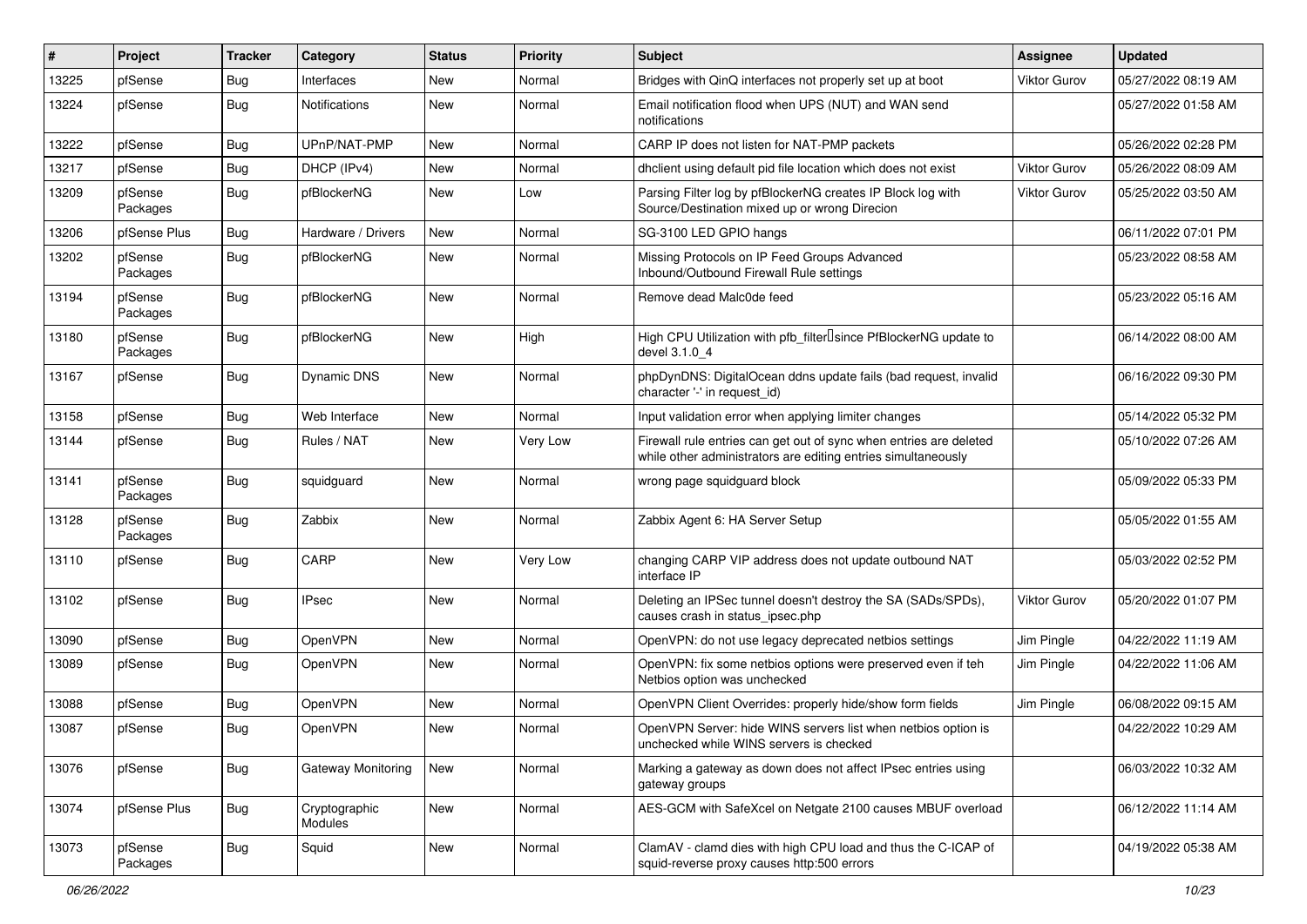| $\pmb{\#}$ | Project             | <b>Tracker</b> | Category                                               | <b>Status</b> | Priority | <b>Subject</b>                                                                                                     | Assignee              | <b>Updated</b>      |
|------------|---------------------|----------------|--------------------------------------------------------|---------------|----------|--------------------------------------------------------------------------------------------------------------------|-----------------------|---------------------|
| 13068      | pfSense             | Bug            | Aliases / Tables                                       | <b>New</b>    | Normal   | Error loading rules when URL Table IPs content is empty                                                            |                       | 04/17/2022 09:07 PM |
| 13067      | pfSense             | <b>Bug</b>     | <b>FilterDNS</b>                                       | <b>New</b>    | Normal   | filterdns resolve interval is twice the intended value                                                             |                       | 04/17/2022 07:45 PM |
| 13053      | pfSense<br>Packages | <b>Bug</b>     | <b>ACME</b>                                            | <b>New</b>    | Normal   | LoopiaAPI error handling                                                                                           |                       | 05/05/2022 10:58 AM |
| 13051      | pfSense             | <b>Bug</b>     | <b>Traffic Shaper</b><br>(ALTQ)                        | <b>New</b>    | Normal   | Firewall traffic shaper by interface selection unknow                                                              |                       | 04/12/2022 07:03 AM |
| 13046      | pfSense             | Bug            | Rules / NAT                                            | <b>New</b>    | Normal   | Floating rule applied to IPv6 interface with a SLAAC DHCPv6<br>gateway reports error on boot                       |                       | 04/11/2022 09:50 AM |
| 13045      | pfSense<br>Packages | <b>Bug</b>     | WireGuard                                              | <b>New</b>    | Normal   | Firewall floating rules ignore WireGuard traffic                                                                   |                       | 04/11/2022 09:40 AM |
| 13043      | pfSense<br>Packages | Bug            | <b>WireGuard</b>                                       | <b>New</b>    | Normal   | OSPF over Wireguard interface doesn't populate neighbors after<br>reboot                                           |                       | 04/11/2022 09:22 AM |
| 13018      | pfSense<br>Packages | <b>Bug</b>     | pfBlockerNG                                            | New           | Normal   | TLD and DNSBL Safesearch DOH conflict disables TLD block<br>when conflicting DOH FQDN is deselected or whitelisted |                       | 04/01/2022 05:59 PM |
| 13014      | pfSense             | Bug            | <b>IPsec</b>                                           | <b>New</b>    | Normal   | Charon.vici can get in a bad state                                                                                 | Mateusz Guzik         | 05/24/2022 05:05 PM |
| 13003      | pfSense             | <b>Bug</b>     | Hardware / Drivers                                     | New           | Normal   | Malicious Driver Detection event on ixl driver                                                                     |                       | 06/25/2022 05:00 PM |
| 13000      | pfSense             | <b>Bug</b>     | <b>IPsec</b>                                           | New           | Low      | IPsec AES-GCM encryption algorithm "Key Length" field should be<br>labeled "ICV Length"                            |                       | 03/30/2022 07:40 AM |
| 12982      | pfSense<br>Packages | Bug            | FreeRADIUS                                             | New           | Normal   | FreeRadius RadReply table entries missing from pf                                                                  |                       | 06/19/2022 05:38 PM |
| 12974      | pfSense Plus        | Bug            | Installer                                              | New           | Normal   | Typing anything into 1100/2100 recovery installer causes process<br>to stop                                        |                       | 06/05/2022 04:10 PM |
| 12960      | pfSense             | Bug            | Installer                                              | New           | Normal   | VGA installer image defaults to serial console, serial console is<br>default in GUI settings                       |                       | 05/10/2022 03:19 PM |
| 12950      | pfSense             | <b>Bug</b>     | Routing                                                | <b>New</b>    | Normal   | OpenVPN as default gateway does not get set at boot time                                                           |                       | 04/09/2022 05:46 PM |
| 12947      | pfSense             | Bug            | DHCP (IPv6)                                            | New           | Normal   | DHCP6 client does not take any action if the interface IPv6 address<br>changes during renewal                      |                       | 06/19/2022 09:34 PM |
| 12942      | pfSense             | Bug            | Gateways                                               | <b>New</b>    | Normal   | Code to kill states for old gateway when reconnecting an interface<br>is incorrect                                 | Jim Pingle            | 03/22/2022 01:25 PM |
| 12938      | pfSense             | Bug            | <b>IPv6 Router</b><br><b>Advertisements</b><br>(RADVD) | New           | Normal   | MaxRtrAdvInterval would allow stale DNS servers to be deleted<br>faster                                            |                       | 03/12/2022 09:37 AM |
| 12927      | pfSense             | <b>Bug</b>     | <b>OpenVPN</b>                                         | <b>New</b>    | Normal   | OpenVPN with OCSP enabled allows connections with revoked<br>certificates                                          |                       | 03/24/2022 08:22 AM |
| 12924      | pfSense<br>Packages | <b>Bug</b>     | <b>WireGuard</b>                                       | New           | Normal   | DNS Resolver WireGuard ACL Inconsistency                                                                           | Christian<br>McDonald | 04/10/2022 10:36 AM |
| 12922      | pfSense             | <b>Bug</b>     | DHCP (IPv4)                                            | New           | Normal   | Classless static routes received on DHCP WAN can override<br>chosen default gateway                                |                       | 03/28/2022 10:08 AM |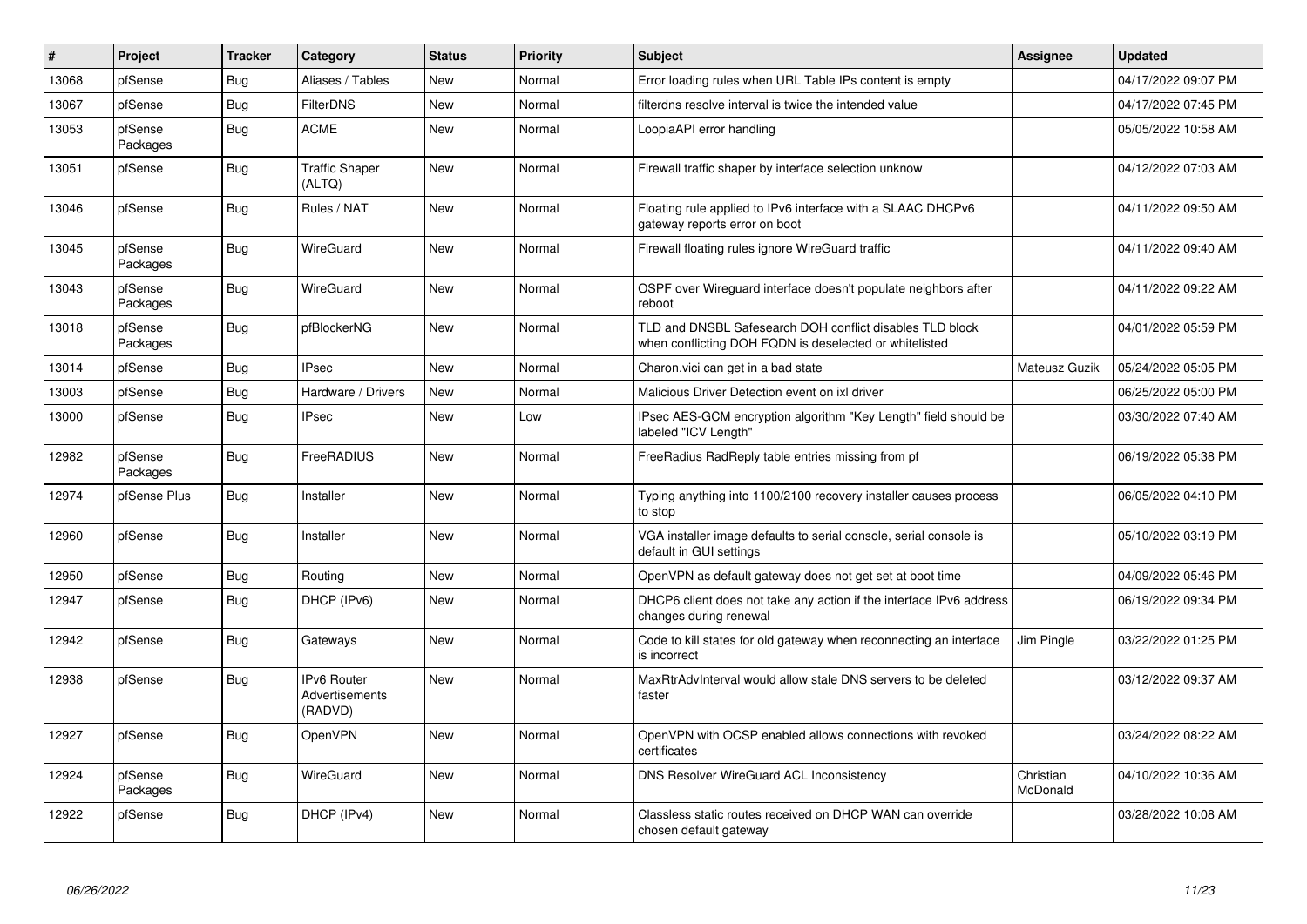| $\vert$ # | Project             | <b>Tracker</b> | Category                | <b>Status</b> | <b>Priority</b> | <b>Subject</b>                                                                                                                       | <b>Assignee</b>       | <b>Updated</b>      |
|-----------|---------------------|----------------|-------------------------|---------------|-----------------|--------------------------------------------------------------------------------------------------------------------------------------|-----------------------|---------------------|
| 12916     | pfSense<br>Packages | Bug            | pfBlockerNG             | New           | Normal          | pfBlockerNG-devel cron job does not trigger xmlrpc sync                                                                              | <b>Viktor Gurov</b>   | 04/11/2022 12:55 PM |
| 12905     | pfSense             | <b>Bug</b>     | Web Interface           | <b>New</b>    | Normal          | Add VLAN Re-assignment to Import Interface Mismatch Wizard                                                                           |                       | 03/07/2022 08:05 AM |
| 12899     | pfSense<br>Packages | <b>Bug</b>     | Suricata                | New           | Normal          | Suricata doesn't honor Pass List                                                                                                     |                       | 03/04/2022 01:22 PM |
| 12894     | pfSense Plus        | <b>Bug</b>     | Certificates            | <b>New</b>    | Low             | duplicating freshly created certificates through refreshing                                                                          |                       | 03/03/2022 02:35 PM |
| 12888     | pfSense             | <b>Bug</b>     | Rules / NAT             | <b>New</b>    | Normal          | pfSense sends un-NATed packets during OpenVPN startup                                                                                |                       | 03/01/2022 03:13 PM |
| 12875     | pfSense             | Bug            | Package System          | New           | Normal          | Import zabbix-agent6 and zabbix-proxy6 from FreeBSD Ports                                                                            |                       | 05/28/2022 06:50 PM |
| 12857     | pfSense             | <b>Bug</b>     | Gateways                | New           | Normal          | Firewall gateway goes away when making changes to Bridge0<br>device                                                                  |                       | 02/27/2022 11:20 AM |
| 12850     | pfSense             | <b>Bug</b>     | Routing                 | New           | Low             | Console error during boot: "route: route has not been found"                                                                         |                       | 02/22/2022 08:27 AM |
| 12849     | pfSense             | <b>Bug</b>     | <b>Operating System</b> | New           | Normal          | pfsync kernel crash on reboot                                                                                                        | Mateusz Guzik         | 02/22/2022 02:02 PM |
| 12845     | pfSense<br>Packages | <b>Bug</b>     | softflowd               | New           | Normal          | softflowd wrong vlan tag                                                                                                             |                       | 02/21/2022 10:40 AM |
| 12828     | pfSense             | <b>Bug</b>     | <b>Wireless</b>         | New           | Normal          | pfSense keeps crashing (Fatal trap 12: page fault while in kernel<br>mode)                                                           |                       | 02/21/2022 07:55 AM |
| 12823     | pfSense             | Bug            | DHCP (IPv6)             | <b>New</b>    | Normal          | Multiple DHCP6 WAN connections PPPoE interface 'defached'<br>status                                                                  |                       | 02/18/2022 05:39 AM |
| 12822     | pfSense<br>Packages | <b>Bug</b>     | pfBlockerNG             | New           | Normal          | IPv4 Source ASN format not working                                                                                                   |                       | 02/18/2022 10:47 AM |
| 12811     | pfSense             | Bug            | Gateway Monitoring      | <b>New</b>    | Normal          | Services are not restarted when PPP interfaces connect                                                                               | Jim Pingle            | 05/31/2022 05:34 PM |
| 12797     | pfSense             | Bug            | UPnP/NAT-PMP            | New           | Normal          | UPnP+STUN forms invalid outbound NAT rules using the external<br>address discovered from STUN                                        |                       | 02/15/2022 01:01 PM |
| 12774     | pfSense             | <b>Bug</b>     | Backup / Restore        | New           | Normal          | Picture widget image is not saved in backup                                                                                          |                       | 04/04/2022 04:48 AM |
| 12767     | pfSense<br>Packages | <b>Bug</b>     | Avahi                   | <b>New</b>    | Normal          | Package radavahi-daemon does does not exist in current<br>pfSense version and it has been removed" message on pfSense<br>2.7 restore |                       | 02/07/2022 11:28 AM |
| 12764     | pfSense             | Bug            | Gateways                | New           | Normal          | VTI gateway status is pending after assigning the VTI interface                                                                      |                       | 02/07/2022 05:41 AM |
| 12762     | pfSense             | <b>Bug</b>     | <b>IPsec</b>            | New           | Normal          | IPsec keep alive check ignores Child SA Start Action                                                                                 | <b>Viktor Gurov</b>   | 02/07/2022 11:21 AM |
| 12760     | pfSense<br>Packages | Bug            | <b>WireGuard</b>        | New           | Normal          | Link-local addresses disallowed on Wireguard interfaces                                                                              | Christian<br>McDonald | 02/07/2022 03:50 AM |
| 12759     | pfSense Plus        | <b>Bug</b>     | Package System          | <b>New</b>    | Very Low        | Proprietary packages link to non-existant or non-public github<br>pages                                                              |                       | 02/09/2022 10:43 AM |
| 12751     | pfSense<br>Packages | Bug            | <b>FRR</b>              | <b>New</b>    | Normal          | Improve FRR route restoration after gateway events                                                                                   |                       | 02/06/2022 11:07 PM |
| 12747     | pfSense             | <b>Bug</b>     | Logging                 | <b>New</b>    | Normal          | System log is filled by sshguard                                                                                                     |                       | 05/03/2022 03:08 AM |
| 12737     | pfSense             | Bug            | Certificates            | New           | Normal          | CApath is not defined by default in curl                                                                                             |                       | 05/17/2022 02:30 PM |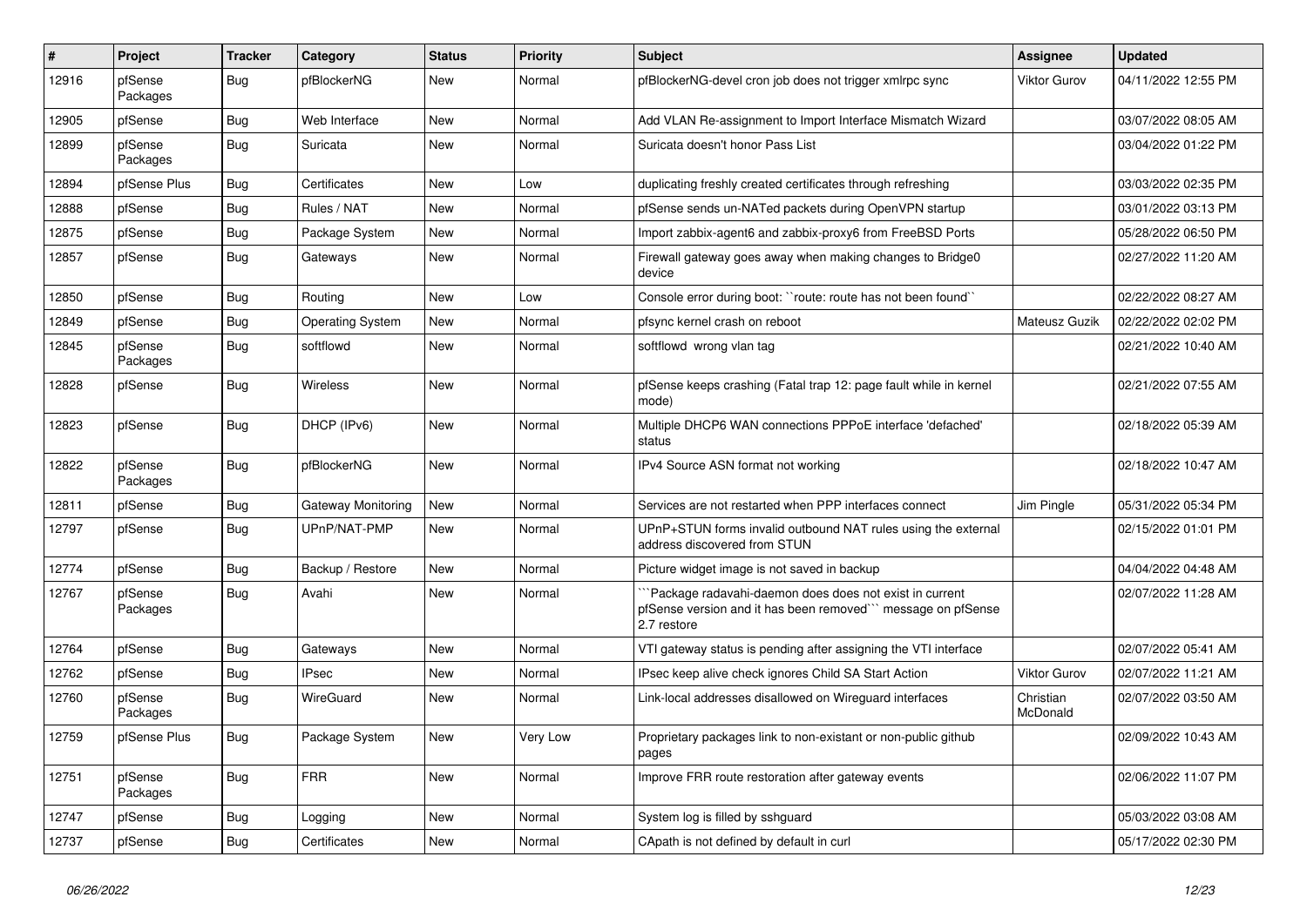| $\sharp$ | Project             | <b>Tracker</b> | Category             | <b>Status</b> | <b>Priority</b> | <b>Subject</b>                                                                                                         | Assignee              | <b>Updated</b>      |
|----------|---------------------|----------------|----------------------|---------------|-----------------|------------------------------------------------------------------------------------------------------------------------|-----------------------|---------------------|
| 12732    | pfSense<br>Packages | Bug            | squidguard           | <b>New</b>    | High            | Squid https filtering squidguard acl target list - erratic behaviour                                                   |                       | 01/26/2022 09:11 AM |
| 12730    | pfSense             | Bug            | Captive Portal       | New           | Normal          | RADIUS accounting does not work if WAN is down                                                                         |                       | 01/26/2022 05:13 AM |
| 12726    | pfSense             | Bug            | Authentication       | New           | Normal          | LDAP select container button auto populate                                                                             |                       | 01/25/2022 01:48 PM |
| 12715    | pfSense             | <b>Bug</b>     | Authentication       | <b>New</b>    | Normal          | Long system startup time when LDAP is configured and<br>unavailable during startup.                                    | Christian<br>McDonald | 01/24/2022 05:50 AM |
| 12708    | pfSense             | Bug            | Aliases / Tables     | <b>New</b>    | Normal          | alias with non resolving DNS entry breaks underlying pf table                                                          |                       | 02/20/2022 06:13 PM |
| 12670    | pfSense<br>Packages | <b>Bug</b>     | <b>ACME</b>          | New           | Normal          | ACME package writes credentials to system log                                                                          | <b>Viktor Gurov</b>   | 03/07/2022 10:58 AM |
| 12667    | pfSense<br>Packages | <b>Bug</b>     | WireGuard            | <b>New</b>    | Normal          | Firewall Crashed After Upgrading Wireguard                                                                             |                       | 01/07/2022 09:18 AM |
| 12655    | pfSense<br>Packages | <b>Bug</b>     | Telegraf             | New           | Normal          | telegraf, wireguard plugin failing                                                                                     |                       | 12/30/2021 05:51 PM |
| 12648    | pfSense             | <b>Bug</b>     | Captive Portal       | <b>New</b>    | Normal          | Undocumented variables 'listenporthttp' and 'listenporthttps'                                                          |                       | 12/28/2021 10:44 AM |
| 12632    | pfSense             | Bug            | Gateways             | New           | High            | Assigning a /30 WAN IP address at the console does not save the<br>gateway correctly                                   |                       | 05/17/2022 02:28 PM |
| 12623    | pfSense<br>Packages | Bug            | <b>ACME</b>          | <b>New</b>    | Normal          | acme.sh package   DNS-ISPConfig settings                                                                               | <b>Viktor Gurov</b>   | 03/10/2022 03:42 PM |
| 12612    | pfSense             | <b>Bug</b>     | <b>DNS Resolver</b>  | <b>New</b>    | Normal          | DNS Resolver is restarted during every "rc.newwanip" event                                                             |                       | 06/03/2022 07:13 AM |
| 12608    | pfSense<br>Packages | <b>Bug</b>     | WireGuard            | <b>New</b>    | High            | WireGuard tunnels monitored by dpinger causing system to stop<br>routing completely in certain situations              | Christian<br>McDonald | 12/16/2021 03:14 PM |
| 12607    | pfSense Plus        | <b>Bug</b>     | Hardware / Drivers   | <b>New</b>    | High            | Instability with Snort Inline with AWS Instances                                                                       |                       | 01/10/2022 09:03 PM |
| 12563    | pfSense             | Bug            | OpenVPN              | <b>New</b>    | Normal          | OpenVPN server doesn't support Framed-IPv6-Address RADIUS<br>attribute                                                 |                       | 12/03/2021 11:19 AM |
| 12552    | pfSense             | <b>Bug</b>     | OpenVPN              | <b>New</b>    | Normal          | "Pull DNS" option within OpenVPN client does not cause pfSense<br>to use DNS servers assigned by remote OpenVPN server |                       | 12/08/2021 08:45 AM |
| 12542    | pfSense             | <b>Bug</b>     | Virtual IP Addresses | <b>New</b>    | Normal          | Cannot assign a same IPv6 Link-Local address to different<br>interfaces                                                |                       | 11/25/2021 01:41 AM |
| 12539    | pfSense             | Bug            | Interfaces           | <b>New</b>    | Low             | Changing VLAN ID for LAN interface in assignments silently fails.                                                      |                       | 11/23/2021 04:12 AM |
| 12538    | pfSense<br>Packages | <b>Bug</b>     | PIMD                 | <b>New</b>    | Normal          | PIMD sub-interface bug                                                                                                 |                       | 11/20/2021 09:44 PM |
| 12519    | pfSense             | Bug            | Authentication       | <b>New</b>    | Normal          | Fail authentication using special character in password via the<br><b>LDAP</b> connector                               |                       | 11/12/2021 07:39 AM |
| 12509    | pfSense             | Bug            | OpenVPN              | <b>New</b>    | Normal          | Deffered authentication does not work with auth-gen-token<br>external-auth or pusk "auth-token"                        |                       | 11/08/2021 04:01 AM |
| 12508    | pfSense             | Bug            | <b>DHCP Relay</b>    | New           | Normal          | <b>DHCP Relay over VPN</b>                                                                                             |                       | 11/06/2021 11:25 AM |
| 12504    | pfSense             | Bug            | Interfaces           | New           | Normal          | BCM57412 NetXtreme-E 10Gb RDMA Ethernet controller issue                                                               |                       | 11/05/2021 04:51 AM |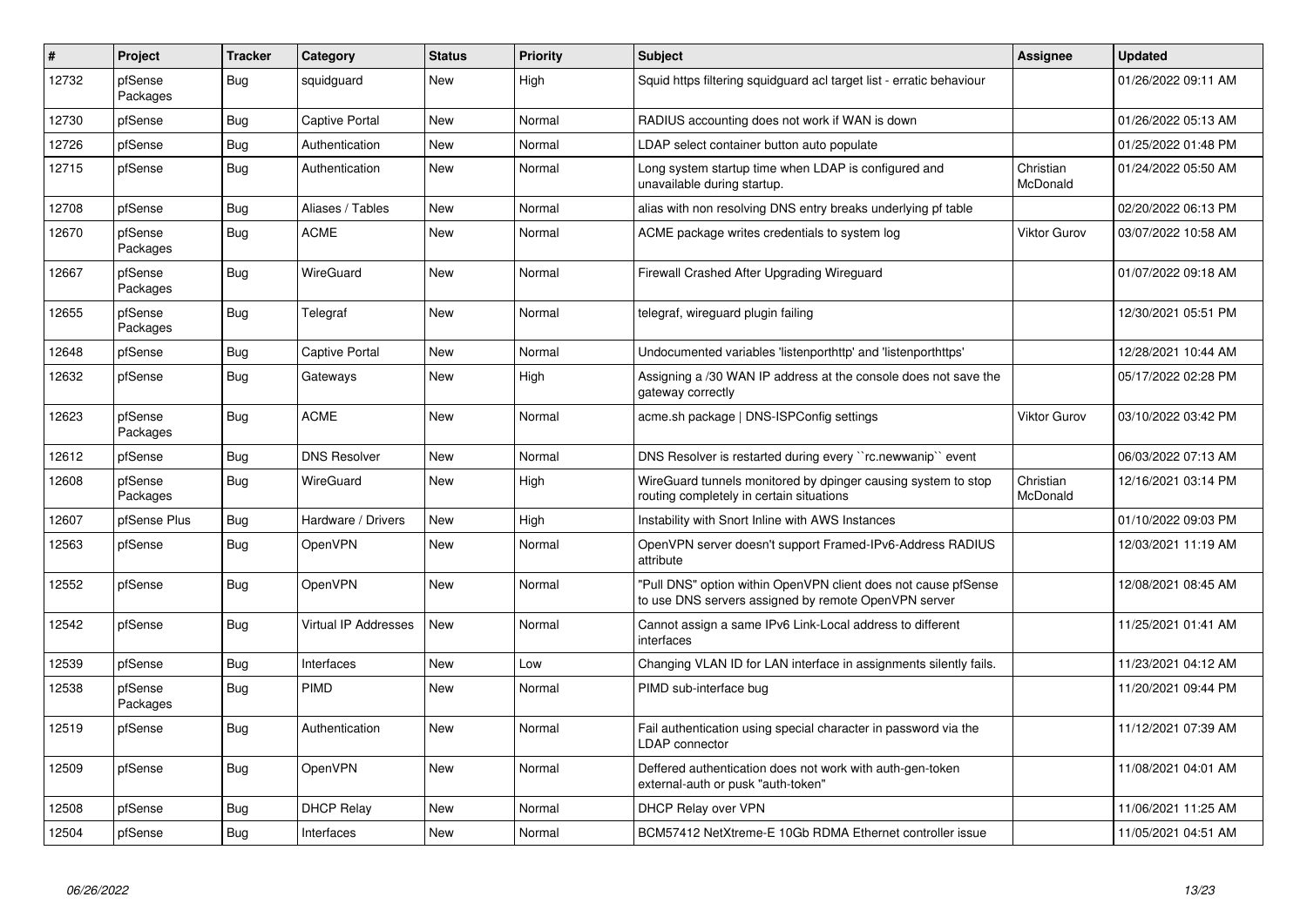| #     | Project             | <b>Tracker</b> | Category                        | <b>Status</b> | <b>Priority</b> | <b>Subject</b>                                                                                                                      | <b>Assignee</b> | <b>Updated</b>      |
|-------|---------------------|----------------|---------------------------------|---------------|-----------------|-------------------------------------------------------------------------------------------------------------------------------------|-----------------|---------------------|
| 12483 | pfSense             | Bug            | Configuration<br>Backend        | New           | Normal          | GUI creates inconsistent config.xml                                                                                                 |                 | 10/23/2021 06:48 AM |
| 12467 | pfSense             | <b>Bug</b>     | <b>Captive Portal</b>           | <b>New</b>    | Normal          | CP error on client disconnect after reboot                                                                                          |                 | 10/17/2021 05:35 AM |
| 12451 | pfSense             | Bug            | Virtual IP Addresses            | <b>New</b>    | Normal          | deleteVIP() does not check RFC2136 Update Source                                                                                    |                 | 10/13/2021 10:06 AM |
| 12444 | pfSense<br>Packages | Bug            | ntop                            | New           | Normal          | ntopng throws errors when viewing single host                                                                                       |                 | 10/11/2021 12:39 PM |
| 12436 | pfSense             | Bug            | <b>PPPoE Server</b>             | <b>New</b>    | Normal          | Pppoe server config gui does not allow setting of chap<br>authentication, and sets the network start address for allocation to<br>0 |                 | 10/21/2021 08:15 AM |
| 12421 | pfSense             | Bug            | Rules / NAT                     | <b>New</b>    | Normal          | IPV6 limiter bug                                                                                                                    |                 | 10/02/2021 08:44 AM |
| 12401 | pfSense             | Bug            | <b>Traffic Graphs</b>           | New           | Normal          | Traffic graphs with untagged and tagged VLAN on same interface                                                                      |                 | 09/23/2021 09:18 PM |
| 12393 | pfSense             | Bug            | <b>Traffic Shaper</b><br>(ALTQ) | New           | Low             | Priority of qOthersLow higher than default queues                                                                                   |                 | 09/21/2021 02:48 PM |
| 12357 | pfSense             | Bug            | <b>Captive Portal</b>           | New           | Normal          | Captive Portal popup Logout button loads full login page in popup<br>when clicked                                                   |                 | 10/27/2021 12:10 PM |
| 12338 | pfSense<br>Packages | <b>Bug</b>     | <b>RRD Summary</b>              | New           | Normal          | RRD Summary does not report data on 3100                                                                                            |                 | 04/15/2022 02:54 PM |
| 12335 | pfSense             | Bug            | <b>IPsec</b>                    | <b>New</b>    | Normal          | IPsec DNS inefficiency                                                                                                              | Jim Pingle      | 04/26/2022 07:50 AM |
| 12286 | pfSense<br>Packages | Bug            | FreeRADIUS                      | New           | Normal          | Add support for ntlm_auth in LDAP                                                                                                   |                 | 08/20/2021 08:27 AM |
| 12283 | pfSense             | Bug            | Authentication                  | <b>New</b>    | Normal          | LDAP/RADIUS authentication servers configuration does not allow<br>source IP address to be specified                                |                 | 08/20/2021 01:15 AM |
| 12260 | pfSense<br>Packages | Bug            | ntop                            | New           | Normal          | Update popup and version missmatch?                                                                                                 |                 | 01/08/2022 05:53 AM |
| 12259 | pfSense             | Bug            | <b>Operating System</b>         | New           | Normal          | Intel em NICs Suffering Performance Degradation on FreeBSD12                                                                        |                 | 02/25/2022 09:28 PM |
| 12249 | pfSense             | <b>Bug</b>     | Backup / Restore                | New           | Normal          | HAProxy causing failed ACB backups                                                                                                  |                 | 11/15/2021 11:58 PM |
| 12188 | pfSense<br>Packages | Bug            | OpenVPN Client<br>Export        | New           | Normal          | client export breaks multi remote configurations                                                                                    |                 | 10/02/2021 05:58 PM |
| 12178 | pfSense<br>Packages | Bug            | WireGuard                       | New           | Low             | WireGuard always shows 'Configuring WireGuard tunnelsdone.'<br>message on boot                                                      |                 | 07/30/2021 06:58 AM |
| 12130 | pfSense<br>Packages | Bug            | Zeek                            | New           | Normal          | Zeek fails to start                                                                                                                 |                 | 07/15/2021 02:00 AM |
| 12126 | pfSense<br>Packages | <b>Bug</b>     | FreeRADIUS                      | New           | Normal          | freeradius3 0.15.7_31                                                                                                               |                 | 10/11/2021 08:21 AM |
| 12122 | pfSense             | <b>Bug</b>     | Web Interface                   | New           | Normal          | Perform greedy actions asychronously                                                                                                |                 | 07/10/2021 01:10 PM |
| 12095 | pfSense             | <b>Bug</b>     | Authentication                  | New           | Normal          | Memory leak in pcscd                                                                                                                |                 | 06/01/2022 01:01 PM |
| 12084 | pfSense<br>Packages | <b>Bug</b>     | <b>FRR</b>                      | New           | Normal          | libfrr.so.0 error on SG-1100                                                                                                        |                 | 06/26/2021 08:22 AM |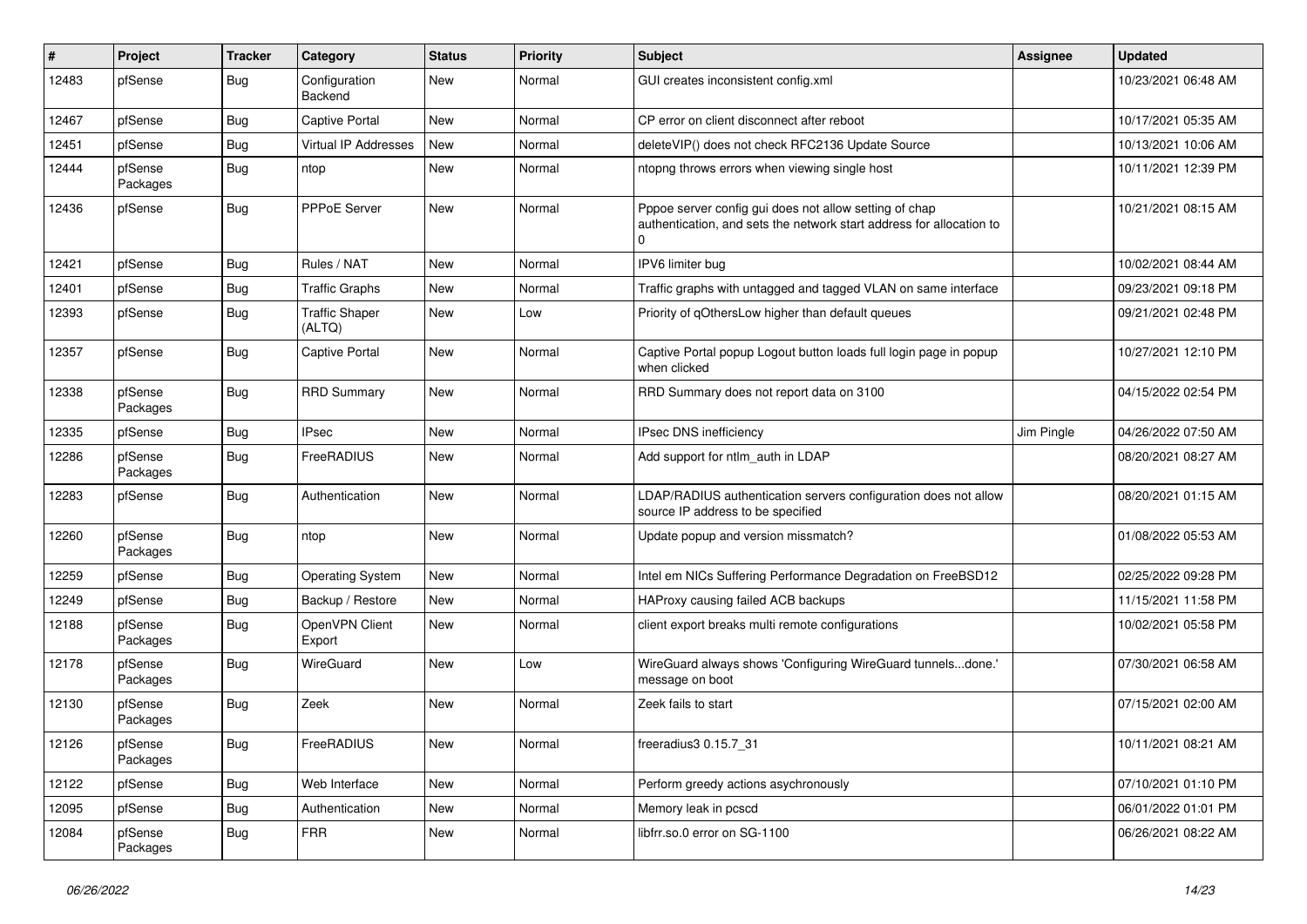| #     | Project             | <b>Tracker</b> | Category                     | <b>Status</b> | Priority  | <b>Subject</b>                                                                                           | <b>Assignee</b> | <b>Updated</b>      |
|-------|---------------------|----------------|------------------------------|---------------|-----------|----------------------------------------------------------------------------------------------------------|-----------------|---------------------|
| 12079 | pfSense             | Bug            | <b>IGMP Proxy</b>            | New           | Normal    | IGMPProxy: kernel panic, Sleeping thread owns a non-sleepable<br>lock                                    | Mateusz Guzik   | 05/10/2022 03:14 PM |
| 12070 | pfSense             | Bug            | DHCP (IPv4)                  | New           | Low       | <b>VLANO for WAN DHCP</b>                                                                                |                 | 12/23/2021 04:31 PM |
| 12067 | pfSense             | <b>Bug</b>     | DHCP (IPv4)                  | New           | Very Low  | <b>DHCP Monitoring Statistics Error</b>                                                                  |                 | 06/21/2021 08:39 AM |
| 12056 | pfSense             | <b>Bug</b>     | Logging                      | New           | Normal    | Filterlog says "Unknown Option %u"                                                                       |                 | 06/18/2021 05:51 AM |
| 12033 | pfSense<br>Packages | <b>Bug</b>     | pfBlockerNG                  | New           | Normal    | maxmindb and _sqlite3 modules not found                                                                  |                 | 10/01/2021 04:42 AM |
| 12013 | pfSense             | <b>Bug</b>     | Logging                      | New           | Low       | Reading log data is inefficient in certain cases                                                         |                 | 06/08/2021 07:35 AM |
| 12009 | pfSense<br>Packages | <b>Bug</b>     | Zabbix                       | New           | Normal    | Zabbix Agent starts twice by /etc/rc.start packages                                                      |                 | 06/08/2021 01:35 AM |
| 11997 | pfSense<br>Packages | <b>Bug</b>     | <b>IPsec Profile Wizard</b>  | New           | Normal    | Add Support for Android Strongswan Profiles in the Profile Wizard                                        | Jim Pingle      | 07/10/2021 07:51 PM |
| 11970 | pfSense<br>Packages | <b>Bug</b>     | Coreboot                     | <b>New</b>    | Normal    | Netgate Firmware Upgrade Doesn't Work on XG-2758                                                         |                 | 04/21/2022 12:39 PM |
| 11953 | pfSense             | Bug            | <b>IGMP Proxy</b>            | New           | Normal    | XG-1541 crashes when igmpproxy is enabled and network<br>interfaces status change                        |                 | 05/24/2021 04:55 PM |
| 11925 | pfSense             | <b>Bug</b>     | <b>OpenVPN</b>               | New           | Normal    | Calling-Station-Id always set to WAN IP                                                                  |                 | 05/14/2021 09:27 AM |
| 11898 | pfSense<br>Packages | Bug            | apcupsd                      | New           | Normal    | PHP error from apcupsd dashboard widget                                                                  |                 | 05/07/2021 09:12 AM |
| 11872 | pfSense             | <b>Bug</b>     | Interfaces                   | New           | Normal    | gif interfaces reporting incorrect traffic counters                                                      |                 | 12/30/2021 04:00 AM |
| 11848 | pfSense<br>Packages | <b>Bug</b>     | Squid                        | New           | Normal    | Issue with squid cache download speed                                                                    |                 | 04/23/2021 09:30 PM |
| 11841 | pfSense<br>Packages | <b>Bug</b>     | <b>FRR</b>                   | New           | Normal    | FRR access lists default bahavior changed to permit by default                                           |                 | 04/22/2021 09:52 AM |
| 11835 | pfSense<br>Packages | <b>Bug</b>     | <b>FRR</b>                   | New           | Normal    | FRR OSPF redistributed connected routes disappearing                                                     |                 | 04/22/2021 07:11 AM |
| 11802 | pfSense<br>Packages | <b>Bug</b>     | FreeRADIUS                   | New           | Normal    | FreeRADIUS sync                                                                                          |                 | 05/10/2021 04:18 AM |
| 11797 | pfSense<br>Packages | <b>Bug</b>     | <b>Status Traffic Totals</b> | <b>New</b>    | Normal    | Traffic Totals lost upon reboot when using a ramdisk for /var and<br>/tmp                                | John Cornwell   | 04/10/2021 06:27 PM |
| 11786 | pfSense             | <b>Bug</b>     | Services                     | New           | Normal    | SSH incomplete setup and startup fail while recovering XML<br>backup in a fresh install of pfSense 2.5.0 |                 | 04/17/2021 01:36 PM |
| 11780 | pfSense<br>Packages | <b>Bug</b>     | Suricata                     | New           | Very High | Suricata package fails to prune suricata.log                                                             |                 | 08/06/2021 07:18 AM |
| 11778 | pfSense             | Bug            | <b>OpenVPN</b>               | New           | Normal    | OpenVPN uses 100% CPU after experiencing packet loss                                                     |                 | 02/28/2022 07:38 AM |
| 11777 | pfSense<br>Packages | Bug            | Unbound                      | New           | Very Low  | Input validation prevents DNS Resolver from being disabled                                               |                 | 04/05/2021 05:51 PM |
| 11770 | pfSense Plus        | Bug            | Hardware / Drivers           | New           | Normal    | Pantech UML295 USB Modem No Longer Functional                                                            |                 | 04/01/2021 11:28 AM |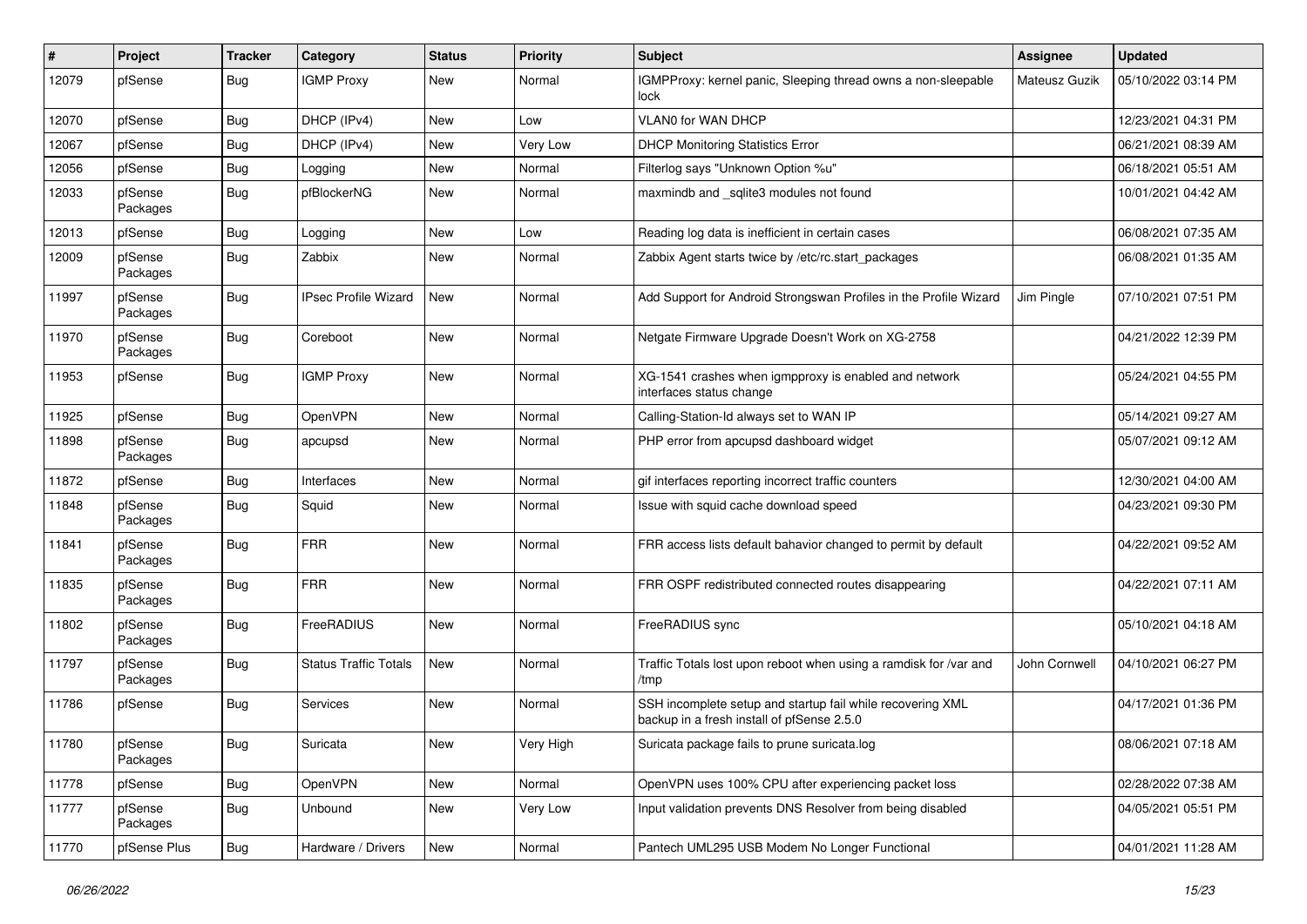| $\pmb{\#}$ | Project             | <b>Tracker</b> | Category           | <b>Status</b> | <b>Priority</b> | <b>Subject</b>                                                                                                                                                                                  | <b>Assignee</b> | <b>Updated</b>      |
|------------|---------------------|----------------|--------------------|---------------|-----------------|-------------------------------------------------------------------------------------------------------------------------------------------------------------------------------------------------|-----------------|---------------------|
| 11763      | pfSense<br>Packages | Bug            | Status Monitoring  | New           | Normal          | Traffic graphs refresh issue                                                                                                                                                                    |                 | 05/03/2021 09:44 AM |
| 11761      | pfSense             | Bug            | L <sub>2</sub> TP  | <b>New</b>    | Normal          | L2TP/IPsec VPN : PPP LCP negotiation occurs before user<br>authentication                                                                                                                       |                 | 03/31/2021 04:52 AM |
| 11759      | pfSense             | <b>Bug</b>     | Dashboard          | <b>New</b>    | Normal          | Traffic graphs on dashboard double upload on pppoe links                                                                                                                                        |                 | 12/30/2021 04:00 AM |
| 11742      | pfSense<br>Packages | <b>Bug</b>     | Suricata           | New           | Normal          | Blocking / Unblocking is not working correctly.                                                                                                                                                 |                 | 09/01/2021 11:08 AM |
| 11731      | pfSense             | Bug            | Hardware / Drivers | New           | Normal          | Missing support for Realtek USB NICs                                                                                                                                                            |                 | 03/30/2021 04:32 AM |
| 11730      | pfSense             | Bug            | Web Interface      | New           | Normal          | Improve visibility of option selections in dark themes                                                                                                                                          |                 | 03/25/2021 09:38 PM |
| 11724      | pfSense             | Bug            | Package System     | New           | Normal          | Packages unexpectedly removed when changing update branches                                                                                                                                     |                 | 03/29/2021 08:09 AM |
| 11717      | pfSense             | <b>Bug</b>     | Rules / NAT        | New           | Normal          | Incorrect port forwarding rules if Destination port alias is not equal<br>to Redirect target port alias                                                                                         |                 | 03/22/2021 06:06 AM |
| 11715      | pfSense             | <b>Bug</b>     | <b>OpenVPN</b>     | New           | Normal          | OpenVPN MTU                                                                                                                                                                                     |                 | 03/22/2021 01:35 AM |
| 11666      | pfSense             | Bug            | Logging            | New           | Normal          | GUI Firewall log search not parsing filter.log beyond hard coded<br>limit                                                                                                                       |                 | 03/12/2021 11:38 AM |
| 11657      | pfSense             | Bug            | Interfaces         | New           | Normal          | netmap ring reinit error                                                                                                                                                                        |                 | 03/18/2021 10:32 PM |
| 11650      | pfSense<br>Packages | <b>Bug</b>     | <b>FRR</b>         | New           | Very Low        | FRR configuration broken on restore of manually edited FRR<br>config sections                                                                                                                   |                 | 03/10/2021 08:50 AM |
| 11641      | pfSense             | Bug            | Interfaces         | New           | Normal          | On xn based interfaces without the VLANMTU flag the first VLAN<br>tag defined does not follow the parent interface MTU settings. All<br>subsequent VLAN tags follow the parent interface's MTU. |                 | 03/09/2021 06:42 PM |
| 11626      | pfSense Plus        | Bug            | Authentication     | New           | Normal          | Google LDAP connection failed due to lack of SNI for TLS 1.3                                                                                                                                    | Luiz Souza      | 06/25/2022 05:34 PM |
| 11619      | pfSense             | <b>Bug</b>     | Upgrade            | New           | Normal          | Unable to upgrade 2.4.4-p3 to 2.5/21.02-p1                                                                                                                                                      |                 | 08/15/2021 10:00 AM |
| 11610      | pfSense<br>Packages | <b>Bug</b>     | <b>NET-SNMP</b>    | New           | Normal          | NET-SNMP is not setting the correct permissions on AgentX                                                                                                                                       |                 | 06/28/2021 07:54 AM |
| 11592      | pfSense<br>Packages | Bug            | node_exporter      | New           | Normal          | Node exporter can not read system statistics                                                                                                                                                    |                 | 10/15/2021 09:37 PM |
| 11572      | pfSense<br>Packages | Bug            | pfBlockerNG        | New           | High            | Auto created firewall rules have IPv4 as protocol only - even for<br>IPv6 lists.                                                                                                                |                 | 06/25/2022 10:59 AM |
| 11566      | pfSense             | <b>Bug</b>     | Web Interface      | New           | Low             | Firewall Maximum Table Entries "default size" is whatever is<br>entered                                                                                                                         |                 | 02/27/2021 10:01 AM |
| 11563      | pfSense<br>Packages | Bug            | <b>BIND</b>        | New           | High            | BIND GUI writes TXT records > 255 characters                                                                                                                                                    |                 | 02/27/2021 07:11 AM |
| 11556      | pfSense             | <b>Bug</b>     | Rules / NAT        | New           | Normal          | Kill all states associated with a NAT address                                                                                                                                                   |                 | 03/19/2021 10:29 AM |
| 11548      | pfSense             | Bug            | Rules / NAT        | New           | Normal          | "rule expands to no valid combination" error from port forward<br>automatic rule mixing IPv4 and IPv6 elements                                                                                  |                 | 02/27/2021 03:18 PM |
| 11541      | pfSense             | <b>Bug</b>     | OpenVPN            | New           | Normal          | OpenVPN status does not work properly when set to TCP and<br>Concurrent Connections = 1                                                                                                         |                 | 03/02/2021 02:27 PM |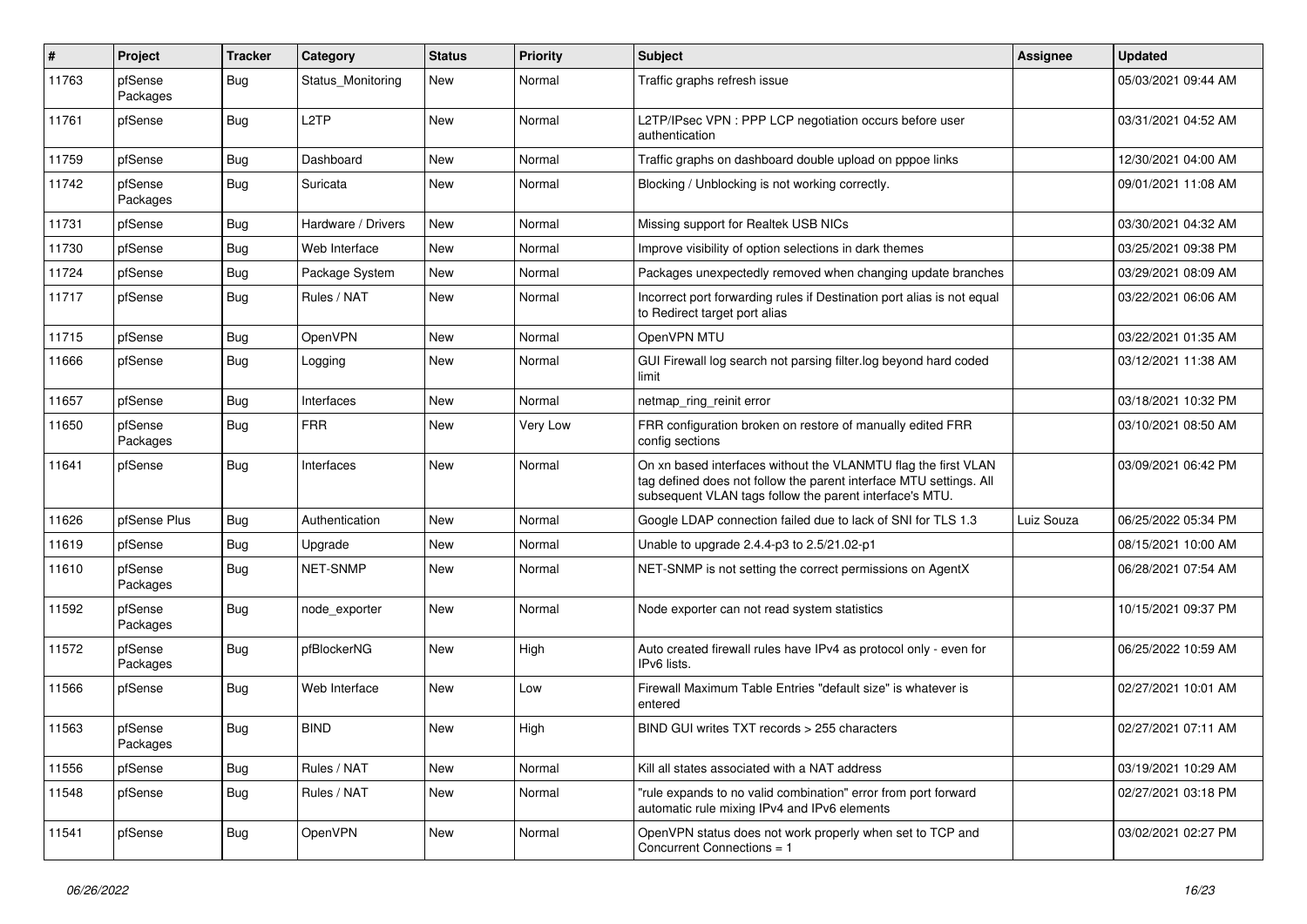| #     | Project             | <b>Tracker</b> | Category                | <b>Status</b> | <b>Priority</b> | <b>Subject</b>                                                                                                         | Assignee     | <b>Updated</b>      |
|-------|---------------------|----------------|-------------------------|---------------|-----------------|------------------------------------------------------------------------------------------------------------------------|--------------|---------------------|
| 11525 | pfSense<br>Packages | Bug            | Suricata                | New           | Normal          | pfsense 2.5.0 release version for vlan issue to suricata                                                               |              | 11/11/2021 08:16 AM |
| 11522 | pfSense<br>Packages | Bug            | Zabbix                  | New           | Normal          | fping6 error                                                                                                           |              | 02/24/2021 07:13 AM |
| 11509 | pfSense<br>Packages | Bug            | <b>LCDProc</b>          | <b>New</b>    | Low             | LCD package - not starting at boot - stop and start in Status<br>Window not possible                                   |              | 02/23/2021 10:55 AM |
| 11503 | pfSense             | Bug            | OpenVPN                 | <b>New</b>    | Normal          | Using multiple authentication backends on an OpenVPN server<br>fails                                                   |              | 02/23/2021 12:23 PM |
| 11493 | pfSense<br>Packages | Bug            | Zabbix                  | New           | Very Low        | After upgrade zabbix proxy wont start                                                                                  |              | 02/21/2021 05:31 AM |
| 11490 | pfSense<br>Packages | Bug            | Service Watchdog        | New           | Very Low        | Service Watchdog - Impacts Reboots and Package Updates                                                                 |              | 02/22/2021 12:07 PM |
| 11479 | pfSense<br>Packages | Bug            | snmptt                  | New           | Normal          | snmptt 1.4.2 does not work in daemon mode                                                                              |              | 02/20/2021 04:37 PM |
| 11473 | pfSense             | Bug            | Web Interface           | <b>New</b>    | Normal          | System Activity shows invalid data on SG-3100                                                                          |              | 02/19/2021 08:12 PM |
| 11430 | pfSense             | Bug            | Interfaces              | <b>New</b>    | Normal          | PHP console spam after Assigning Interfaces                                                                            |              | 10/09/2021 10:37 AM |
| 11429 | pfSense             | Bug            | Web Interface           | New           | Normal          | System Log / Settings form activates "Reset Log Files" button on<br>enter                                              |              | 10/28/2021 01:35 PM |
| 11418 | pfSense             | Bug            | <b>IPsec</b>            | New           | Very Low        | 'NAT-T: Force' is broken for IPv6 IPsec                                                                                |              | 02/16/2021 08:25 AM |
| 11414 | pfSense<br>Packages | <b>Bug</b>     | pfBlockerNG             | New           | Normal          | Enabling feed "Public_DNS4_all" breaks some Google services                                                            |              | 02/13/2021 02:46 AM |
| 11412 | pfSense             | Bug            | Interfaces              | New           | Normal          | LLDPD Package Doesn't Work with Switchports                                                                            |              | 02/12/2021 08:12 PM |
| 11398 | pfSense<br>Packages | <b>Bug</b>     | pfBlockerNG             | New           | Normal          | pfBlocker upgrade hangs forever                                                                                        |              | 04/21/2022 12:39 PM |
| 11375 | pfSense<br>Packages | Bug            | apcupsd                 | New           | Normal          | UPS Type <blank> for USB APC</blank>                                                                                   |              | 02/26/2021 11:10 AM |
| 11363 | pfSense             | Bug            | Installer               | New           | Normal          | Clean Install 2.5.0 fails due to hardware incompability                                                                |              | 02/04/2021 11:06 AM |
| 11352 | pfSense             | Bug            | FreeBSD                 | New           | Low             | CTF types $> 215$ in the pfSense kernel config results in DTrace<br>failing                                            | Scott Long   | 03/17/2021 02:52 AM |
| 11335 | pfSense             | Bug            | Interfaces              | New           | Normal          | Spoofing the MAC on a LAGG interface does not work for some<br>NIC types.                                              |              | 01/29/2021 09:10 AM |
| 11296 | pfSense             | Bug            | Routing                 | New           | Normal          | Static route targets may still reachable via default route when the<br>gateway they should route through is down       | Viktor Gurov | 05/10/2022 03:12 PM |
| 11268 | pfSense             | Bug            | Web Interface           | <b>New</b>    | Normal          | Cookie named 'id' prevents Edit form fields being set properly                                                         |              | 09/03/2021 06:16 AM |
| 11261 | pfSense<br>Packages | Bug            | pfBlockerNG             | New           | Normal          | pfBlockerNG ASN numbers in IPv4 (/IPv6) Custom_List generate<br>error(s) "Invalid numeric literal at line 1, column 7" |              | 01/28/2021 08:34 AM |
| 11235 | pfSense<br>Packages | <b>Bug</b>     | Filer                   | New           | Normal          | Filer run script when "state" unchanged                                                                                |              | 01/08/2021 07:24 AM |
| 11232 | pfSense             | Bug            | <b>Operating System</b> | New           | Normal          | Fix pfSense_fsync                                                                                                      |              | 01/08/2021 08:53 AM |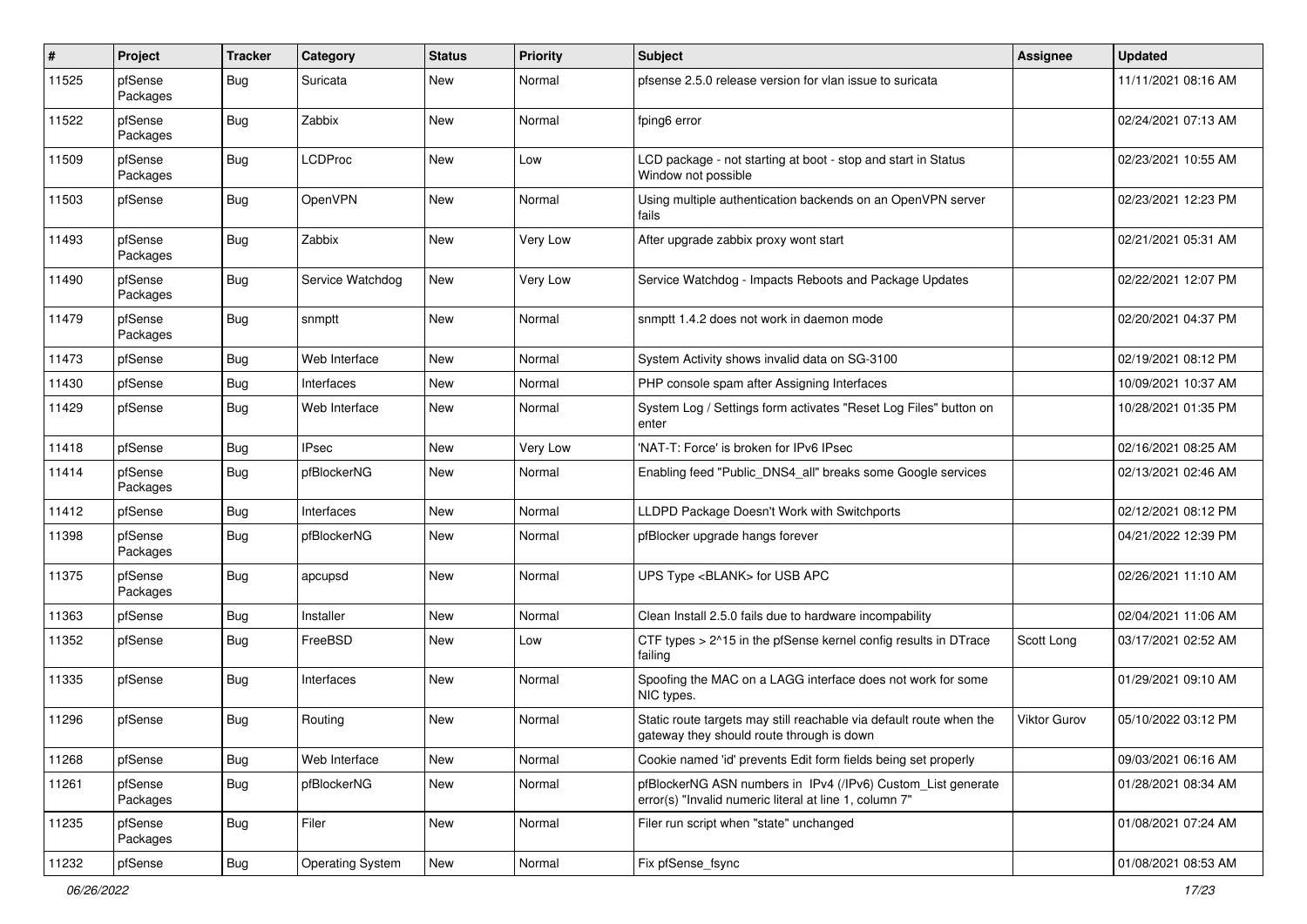| $\vert$ # | <b>Project</b>      | <b>Tracker</b> | Category                 | <b>Status</b> | <b>Priority</b> | <b>Subject</b>                                                                                       | <b>Assignee</b>      | <b>Updated</b>      |
|-----------|---------------------|----------------|--------------------------|---------------|-----------------|------------------------------------------------------------------------------------------------------|----------------------|---------------------|
| 11203     | pfSense             | <b>Bug</b>     | Certificates             | <b>New</b>    | Normal          | certificate manager very slow                                                                        |                      | 12/31/2020 11:57 AM |
| 11184     | pfSense             | <b>Bug</b>     | FreeBSD                  | <b>New</b>    | Normal          | PF: State policy cannot be configurable                                                              |                      | 02/09/2021 02:43 AM |
| 11182     | pfSense<br>Packages | <b>Bug</b>     | <b>NRPE</b>              | <b>New</b>    | Normal          | NRPE in HA syncs the bind IP                                                                         |                      | 12/01/2021 02:15 AM |
| 11177     | pfSense             | <b>Bug</b>     | Dynamic DNS              | <b>New</b>    | Normal          | DDNSv6 not using Check IP Services                                                                   |                      | 12/21/2020 05:02 AM |
| 11158     | pfSense<br>Packages | <b>Bug</b>     | <b>FRR</b>               | New           | High            | <b>FRR Prefix Lists</b>                                                                              |                      | 12/30/2020 04:55 PM |
| 11149     | pfSense             | Bug            | <b>DHCP Relay</b>        | <b>New</b>    | Normal          | DHCP relay won't start with DHCP server behind gateway                                               |                      | 03/22/2021 05:13 AM |
| 11147     | pfSense             | Bug            | <b>Dynamic DNS</b>       | <b>New</b>    | Normal          | Domeneshop DynDNS IPv4 and IPv6                                                                      |                      | 12/09/2020 11:47 PM |
| 11110     | pfSense             | <b>Bug</b>     | Backup / Restore         | New           | Normal          | Backup file should be checked before restoring a specific area                                       |                      | 12/05/2020 02:50 PM |
| 11093     | pfSense             | <b>Bug</b>     | <b>Wireless</b>          | <b>New</b>    | Low             | ral(4) driver non-functional in arm64                                                                |                      | 11/21/2020 10:45 AM |
| 11091     | pfSense             | <b>Bug</b>     | Interfaces               | <b>New</b>    | Normal          | Interfaces set as disabled in the configuration have an UP status in<br>the operating system at boot | <b>Viktor Gurov</b>  | 05/10/2022 03:12 PM |
| 11074     | pfSense<br>Packages | Bug            | <b>BIND</b>              | New           | Low             | bind Zone Settings Zones, Save button opens "Confirmation<br>required to save changes"               |                      | 11/16/2020 11:08 AM |
| 11040     | pfSense<br>Packages | <b>Bug</b>     | pfBlockerNG              | <b>New</b>    | Normal          | pfb filter core faults when clearing firewall log                                                    |                      | 11/07/2020 01:44 PM |
| 11036     | pfSense<br>Packages | Bug            | haproxy                  | New           | Normal          | <b>HAproxy ACL</b>                                                                                   |                      | 02/11/2022 11:27 AM |
| 11000     | pfSense<br>Packages | Bug            | haproxy                  | <b>New</b>    | Very Low        | haproxy deprecated trick suggested                                                                   |                      | 12/23/2020 02:55 PM |
| 10994     | pfSense<br>Packages | <b>Bug</b>     | squidguard               | New           | Low             | SquidGuard Blacklists Restore Default button does not work                                           |                      | 10/20/2020 12:26 PM |
| 10989     | pfSense<br>Packages | Bug            | Snort                    | New           | Low             | Snort alert page has hidden characters in IPv6 address                                               |                      | 10/17/2020 04:06 PM |
| 10980     | pfSense             | <b>Bug</b>     | <b>Operating System</b>  | <b>New</b>    | Normal          | rc.local is executed at login by rc.initial, and not at boot time.                                   |                      | 10/19/2020 09:39 AM |
| 10952     | pfSense             | Bug            | Rules / NAT              | New           | Low             | Inconsistency in Subnet Defaults Between Firewall Rules and<br>Interface Address Assignments         |                      | 10/09/2020 12:50 PM |
| 10935     | pfSense<br>Packages | Bug            | <b>FRR</b>               | <b>New</b>    | Normal          | FRR 0.6.7-6 - BGPD service recycled IPv6 without Route Map                                           |                      | 12/30/2020 05:00 PM |
| 10892     | pfSense             | Bug            | Rules / NAT              | New           | Low             | Large number of VLAN/LANs make floating rules are to read                                            | <b>Jared Dillard</b> | 02/01/2021 03:29 PM |
| 10875     | pfSense             | <b>Bug</b>     | Gateways                 | <b>New</b>    | Normal          | PPP periodic reset does not fully restore gateway group<br>round-robin functionality                 | Luiz Souza           | 11/05/2020 07:44 AM |
| 10845     | pfSense<br>Packages | <b>Bug</b>     | apcupsd                  | <b>New</b>    | Normal          | apcupsd doesn't stop when not enabled                                                                |                      | 08/24/2020 10:16 AM |
| 10833     | pfSense             | Bug            | Configuration<br>Backend | <b>New</b>    | Normal          | unbound exits on configuration error when link status flaps on LAN<br>interface                      |                      | 08/13/2020 11:53 PM |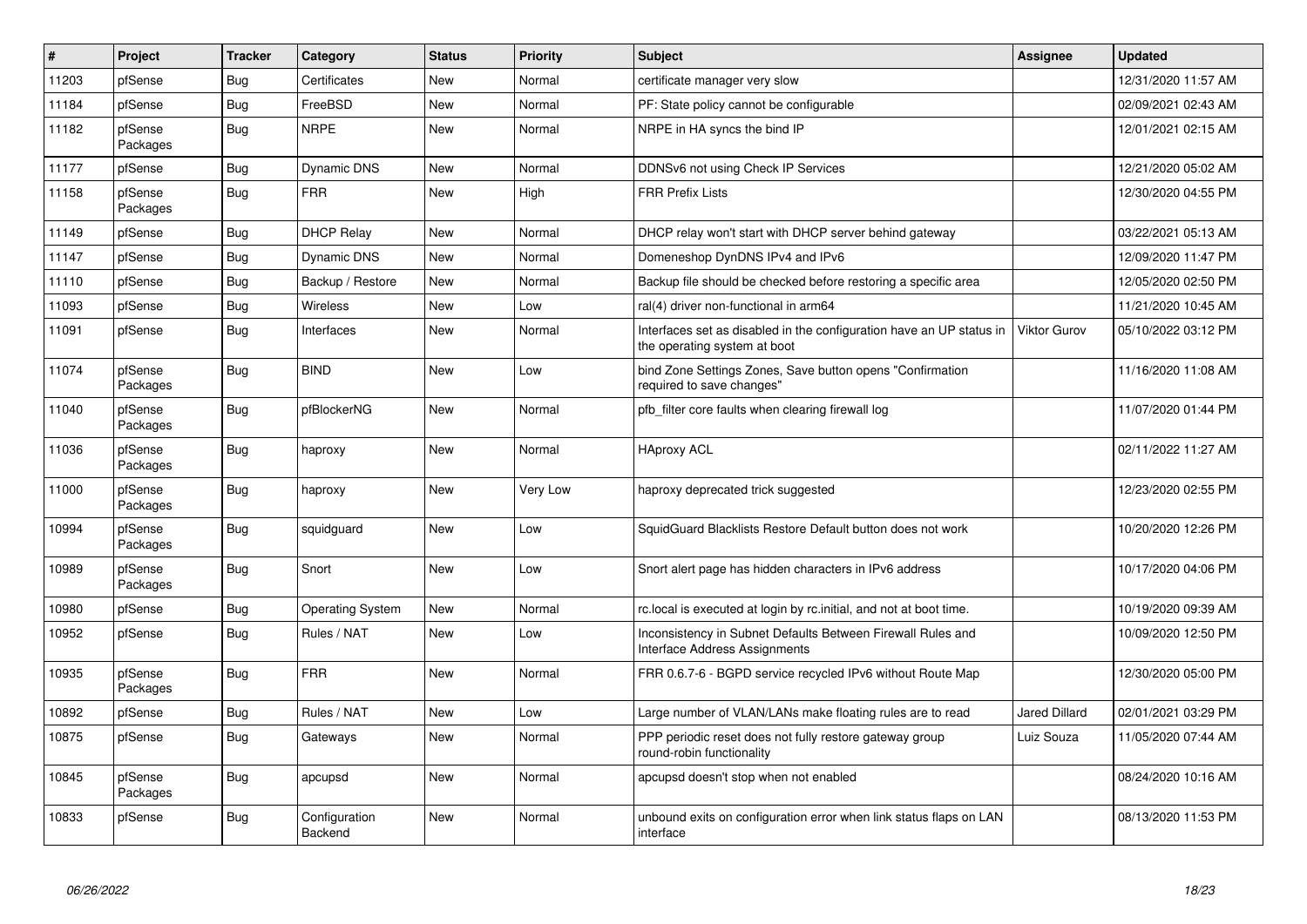| $\vert$ # | Project             | <b>Tracker</b> | Category                     | <b>Status</b> | <b>Priority</b> | <b>Subject</b>                                                                                                    | <b>Assignee</b> | <b>Updated</b>      |
|-----------|---------------------|----------------|------------------------------|---------------|-----------------|-------------------------------------------------------------------------------------------------------------------|-----------------|---------------------|
| 10822     | pfSense             | <b>Bug</b>     | DHCP (IPv6)                  | New           | Normal          | Deprecated IPv6 prefix won't be announced as deprecated to<br>clients                                             |                 | 08/10/2020 09:23 AM |
| 10791     | pfSense<br>Packages | <b>Bug</b>     | PIMD                         | New           | Normal          | Valid (vlan)interfaces do not get vif reporting "Invalid phyint<br>address"                                       |                 | 10/06/2020 09:20 AM |
| 10783     | pfSense<br>Packages | Bug            | ntop                         | <b>New</b>    | Normal          | NtopNG is very unstable on arm64                                                                                  |                 | 07/22/2020 09:07 AM |
| 10765     | pfSense             | <b>Bug</b>     | Authentication               | New           | Normal          | Ampersands in Idap_extended_query are escaped twice                                                               |                 | 09/02/2020 07:55 AM |
| 10760     | pfSense<br>Packages | Bug            | <b>BIND</b>                  | New           | High            | pfSense BIND 9.14.12 server terminates due to assertion failure                                                   |                 | 07/11/2020 04:53 PM |
| 10729     | pfSense             | <b>Bug</b>     | Package System               | <b>New</b>    | Normal          | Certificate verification failed for pkg.freebsd.org                                                               |                 | 07/05/2020 01:12 AM |
| 10726     | pfSense             | <b>Bug</b>     | Rules / NAT                  | New           | Normal          | Sticky-connections option is bugged - sticky-address cannot be<br>redefined                                       |                 | 11/12/2020 10:12 AM |
| 10715     | pfSense             | Bug            | <b>DHCP Relay</b>            | <b>New</b>    | Normal          | DHCPv6 relay always uses the "first" IPv6 address of an interface                                                 |                 | 06/29/2020 05:01 AM |
| 10714     | pfSense             | Bug            | DHCP (IPv6)                  | New           | Normal          | radvd only gives out the prefix of the "first" IPv6 address of an<br>interface                                    |                 | 10/06/2020 01:03 PM |
| 10712     | pfSense             | Bug            | Rules / NAT                  | New           | Normal          | default allow LAN IPv6 to any" rule does not work right after boot<br>when using IPv6 PD                          |                 | 06/30/2020 12:17 AM |
| 10708     | pfSense             | Bug            | Upgrade                      | <b>New</b>    | Normal          | ZFS bootpool boot symlink issue                                                                                   | Luiz Souza      | 03/08/2021 07:03 AM |
| 10701     | pfSense             | <b>Bug</b>     | Web Interface                | <b>New</b>    | Very Low        | Firewall Log too wide with Rule Description Column                                                                |                 | 06/25/2020 07:36 AM |
| 10695     | pfSense<br>Packages | Bug            | FreeRADIUS                   | New           | Normal          | FreeRadius Accounting skipping MBs after reboot due to power<br>down                                              |                 | 06/24/2020 04:49 AM |
| 10693     | pfSense<br>Packages | Bug            | <b>BIND</b>                  | <b>New</b>    | Normal          | pfSense Bind Zone Editor UI does not update zone serial number<br>when a change is made                           |                 | 09/01/2021 12:51 AM |
| 10690     | pfSense             | <b>Bug</b>     | <b>Installer</b>             | <b>New</b>    | Low             | Not possible to make UFS install on ZFS formatted drive                                                           |                 | 04/21/2022 12:39 PM |
| 10671     | pfSense             | Bug            | <b>Operating System</b>      | <b>New</b>    | Normal          | pfsense 2.4.5_1 does not boot on Gen2 2012R2 HyperV VM                                                            |                 | 05/09/2021 06:39 AM |
| 10624     | pfSense             | Bug            | <b>DNS Resolver</b>          | New           | Normal          | Unbound configuration memory leak with python module $+$ register<br><b>DHCP</b> leases active                    |                 | 02/26/2021 10:27 AM |
| 10606     | pfSense<br>Packages | Bug            | Snort                        | <b>New</b>    | Normal          | Snort Inline stopped working after upgrade to FreeBSD 12.1<br>(network traffic blocked after heavy load randomly) |                 | 05/28/2020 10:06 AM |
| 10601     | pfSense<br>Packages | <b>Bug</b>     | Status_Monitoring            | New           | Normal          | Dashboard->Traffic Graphs Scale is capped for outbound                                                            |                 | 05/29/2020 10:13 AM |
| 10590     | pfSense<br>Packages | Bug            | pfBlockerNG                  | New           | Normal          | pfBlockerNG: Invalid argument supplied for foreach()                                                              |                 | 05/26/2020 08:22 AM |
| 10584     | pfSense             | <b>Bug</b>     | Hardware / Drivers           | <b>New</b>    | Normal          | SG-3100 with M.2: shutdown instead of reboot                                                                      |                 | 07/21/2020 03:08 AM |
| 10544     | pfSense             | <b>Bug</b>     | User Manager /<br>Privileges | <b>New</b>    | Normal          | It's not possible to add a user to group operator using the gui                                                   |                 | 04/21/2022 12:39 PM |
| 10530     | pfSense             | Bug            | Upgrade                      | New           | Normal          | Convert config version to be based on product version                                                             |                 | 04/21/2022 12:39 PM |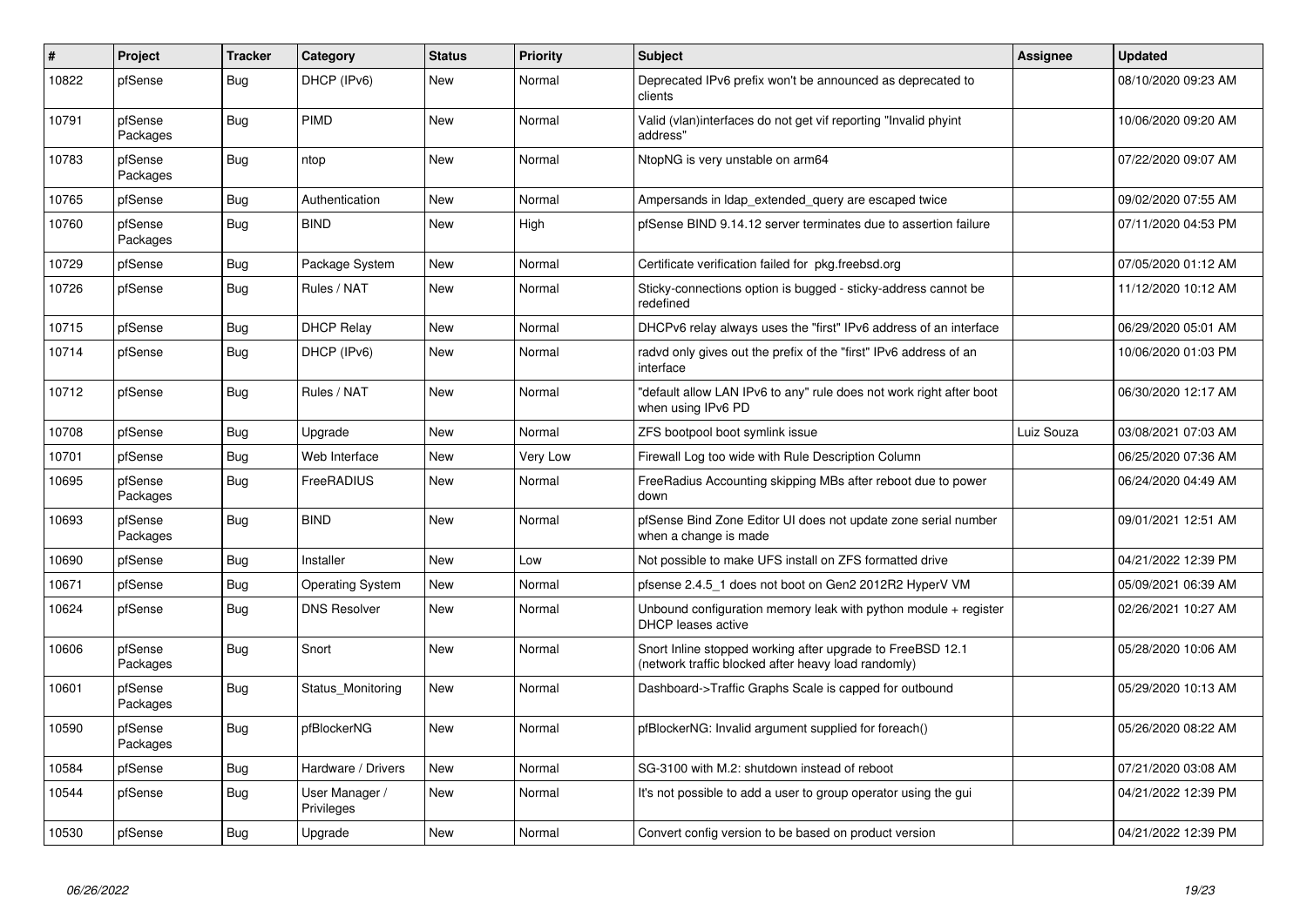| #     | Project             | <b>Tracker</b> | Category              | <b>Status</b> | <b>Priority</b> | <b>Subject</b>                                                                                                                                              | Assignee      | <b>Updated</b>      |
|-------|---------------------|----------------|-----------------------|---------------|-----------------|-------------------------------------------------------------------------------------------------------------------------------------------------------------|---------------|---------------------|
| 10526 | pfSense<br>Packages | Bug            | pfBlockerNG           | New           | Normal          | Package pfBlockerNG Crashes on Alert view                                                                                                                   |               | 05/04/2020 08:59 AM |
| 10516 | pfSense<br>Packages | Bug            | <b>FRR</b>            | New           | Normal          | <b>FRR Access list</b>                                                                                                                                      |               | 12/06/2020 11:02 PM |
| 10513 | pfSense             | Bug            | Rules / NAT           | <b>New</b>    | Normal          | State issues with policy routing and HA failover                                                                                                            |               | 04/21/2022 12:39 PM |
| 10503 | pfSense<br>Packages | Bug            | <b>FRR</b>            | New           | Normal          | Flapping any GW in multi-WAN influences restating all IPsec<br>tunnels in FRR which leads to dropping all IPsec VTI static routes<br>and related BGP issues |               | 05/08/2020 07:51 PM |
| 10493 | pfSense             | Bug            | <b>IPsec</b>          | New           | Normal          | filter get vpns list() issues                                                                                                                               |               | 05/06/2020 01:07 AM |
| 10487 | pfSense<br>Packages | Bug            | Telegraf              | New           | Normal          | Telegraf package not sending logs to influxdb server                                                                                                        |               | 05/03/2020 07:09 PM |
| 10436 | pfSense<br>Packages | Bug            | softflowd             | New           | Normal          | softflowd no longer sends flow data after upgrade (v0.9.9_1 -><br>v1.0.0)                                                                                   |               | 06/07/2022 12:25 AM |
| 10429 | pfSense<br>Packages | Bug            | Status Traffic Totals | <b>New</b>    | Normal          | Status Traffic Total broken 2.4.5                                                                                                                           | Jared Dillard | 02/27/2021 07:55 PM |
| 10370 | pfSense<br>Packages | Bug            | ntop                  | <b>New</b>    | Normal          | ntopng Timeseries not send to InfluxDB                                                                                                                      |               | 03/30/2020 09:42 AM |
| 10352 | pfSense             | Bug            | Authentication        | <b>New</b>    | Very Low        | RADIUS authentication fails with MSCHAPv1 or MSCHAPv2 when<br>passwords contain international characters                                                    |               | 06/20/2022 04:04 PM |
| 10342 | pfSense             | Bug            | <b>DNS Resolver</b>   | <b>New</b>    | Normal          | Unbound domain overrides stop resolving periodically. They only<br>resume after the service has been restarted.                                             |               | 03/13/2020 10:35 AM |
| 10325 | pfSense             | Bug            | Notifications         | New           | Normal          | System/Advanced/Notifications/E-Mail - SMTP Notification E-Mail<br>auth password Unexpected Bahaviour                                                       |               | 10/30/2020 08:17 AM |
| 10311 | pfSense             | Bug            | OpenVPN               | <b>New</b>    | Normal          | Too low net.link.ifqmaxlen causes packet drop under load when<br>using OpenVPN inside bridge interface under load                                           |               | 08/10/2021 03:10 AM |
| 10310 | pfSense             | Bug            | Upgrade               | New           | Normal          | Systems with low RAM and several packages may temporarily fail<br>to load large tables after an upgrade                                                     |               | 03/03/2020 07:55 AM |
| 10294 | pfSense<br>Packages | Bug            | <b>FRR</b>            | New           | Normal          | FRR Route Counts Incorrect on Status Page                                                                                                                   | Jim Pingle    | 02/26/2020 11:08 AM |
| 10292 | pfSense<br>Packages | Bug            | Suricata              | <b>New</b>    | Normal          | Suricata not respecting SID Mgmt list                                                                                                                       |               | 02/27/2020 01:02 PM |
| 10279 | pfSense<br>Packages | Bug            | open-vm-tools         | New           | Normal          | pfSense's OpenVM Tools on ESXi 6.7 no longer provides guest vm<br>functionality                                                                             |               | 03/01/2020 06:07 PM |
| 10278 | pfSense<br>Packages | Bug            | pfBlockerNG           | New           | Normal          | pfBlockerNG: Formatting issue on DNSBL stats page                                                                                                           |               | 02/24/2020 01:36 PM |
| 10277 | pfSense             | Bug            | Web Interface         | New           | Normal          | Sorting the log entries does not use year value                                                                                                             |               | 02/24/2020 07:46 AM |
| 10271 | pfSense             | Bug            | Web Interface         | New           | Normal          | Large number of VLAN/LANs make "Interfaces" menu hard to<br>access                                                                                          |               | 02/20/2020 04:46 AM |
| 10265 | pfSense<br>Packages | <b>Bug</b>     | Notes                 | New           | Very Low        | Adding a Note with malformed title will force system restore                                                                                                |               | 02/27/2020 10:12 AM |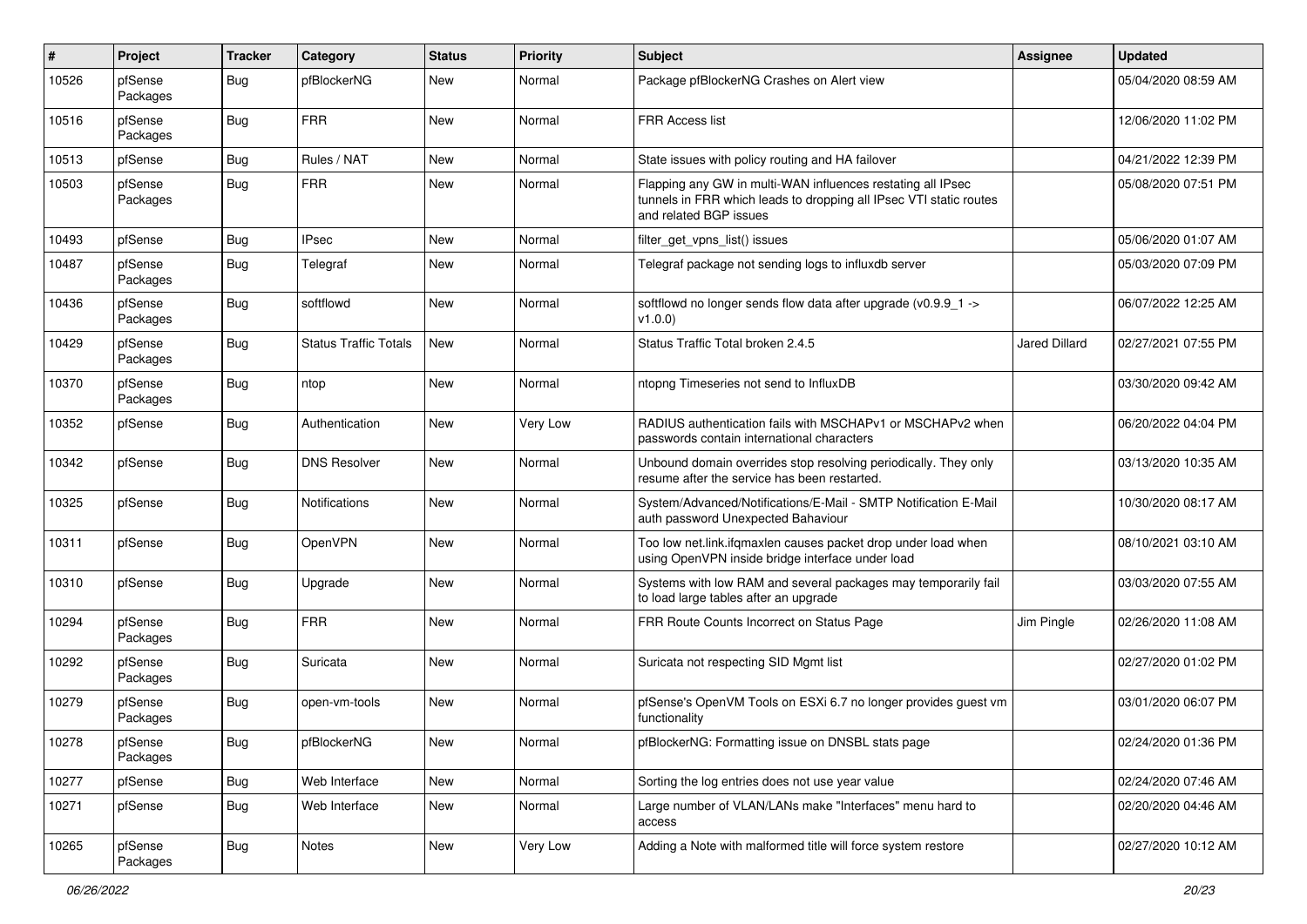| $\pmb{\#}$ | Project             | <b>Tracker</b> | Category              | <b>Status</b> | <b>Priority</b> | <b>Subject</b>                                                                                       | <b>Assignee</b> | <b>Updated</b>      |
|------------|---------------------|----------------|-----------------------|---------------|-----------------|------------------------------------------------------------------------------------------------------|-----------------|---------------------|
| 10253      | pfSense<br>Packages | Bug            | pfBlockerNG           | <b>New</b>    | Normal          | pfblockerng-devel uses user interface for VIP causing issues with<br>other services                  |                 | 02/11/2020 09:17 AM |
| 10252      | pfSense<br>Packages | Bug            | pfBlockerNG           | New           | High            | pfblockerng-devel                                                                                    |                 | 02/11/2020 05:18 PM |
| 10188      | pfSense<br>Packages | <b>Bug</b>     | pfBlockerNG           | New           | Normal          | Reputation tab is not working                                                                        |                 | 01/24/2020 10:06 AM |
| 10164      | pfSense<br>Packages | Bug            | pfBlockerNG           | New           | Normal          | pfBlockerNG dashboard widget position is not maintained when<br>updating                             |                 | 01/06/2020 10:06 AM |
| 10150      | pfSense             | Bug            | <b>IGMP Proxy</b>     | New           | Normal          | IGMP Proxy does not scale to hundreds of streams                                                     |                 | 01/03/2020 02:56 AM |
| 10143      | pfSense             | Bug            | <b>DNS Resolver</b>   | New           | Normal          | System hostname DNS entry is assigned to the wrong IP on<br>multi-wan setups                         |                 | 12/31/2019 02:33 PM |
| 10000      | pfSense             | <b>Bug</b>     | Dynamic DNS           | New           | Normal          | Azure Dynamic DNS A and AAAA Records for Apex Zone                                                   |                 | 03/31/2020 09:03 AM |
| 9999       | pfSense<br>Packages | <b>Bug</b>     | pfBlockerNG           | New           | Normal          | unbound fatal error if System Domain in DNSBL and System<br>Domain Local Zone Type is Redirect       |                 | 12/25/2019 08:10 AM |
| 9934       | pfSense<br>Packages | Bug            | Suricata              | New           | Normal          | suricata update kills WAN interface                                                                  |                 | 02/20/2020 09:17 AM |
| 9895       | pfSense<br>Packages | <b>Bug</b>     | Snort                 | New           | Normal          | snort reinstallation failed                                                                          |                 | 06/23/2021 08:01 AM |
| 9889       | pfSense             | Bug            | Certificates          | New           | Very Low        | CRL check for Intermediate CA CRLs fails                                                             | Jim Pingle      | 11/08/2019 11:03 AM |
| 9887       | pfSense             | Bug            | Rules / NAT           | New           | Low             | Rule separator positions change when deleting multiple rules                                         |                 | 05/10/2022 03:11 PM |
| 9837       | pfSense             | <b>Bug</b>     | Interfaces            | New           | Very Low        | ipv6 is not completely disabled on the interfaces                                                    |                 | 10/24/2019 01:16 AM |
| 9805       | pfSense             | Bug            | Dynamic DNS           | New           | Normal          | dynDNS cloudflare multiple entries                                                                   |                 | 10/02/2019 04:51 PM |
| 9755       | pfSense             | Bug            | Package System        | New           | Very Low        | package description wrong link<br>https://www.freshports.org/security/openvpn-client-export          |                 | 09/13/2019 07:22 AM |
| 9737       | pfSense             | <b>Bug</b>     | <b>Traffic Graphs</b> | New           | Normal          | traffic-graphs.js shows incorrect units inside the chart                                             |                 | 09/09/2019 06:35 AM |
| 9724       | pfSense<br>Packages | Bug            | pfBlockerNG           | New           | High            | pfblockerng-firewall-filter-service-will-not-start                                                   |                 | 09/05/2019 06:32 AM |
| 9707       | pfSense<br>Packages | Bug            | pfBlockerNG           | New           | Normal          | Some networks already existing in deny Feeds are not stopped<br>even if existing in custom deny list |                 | 08/28/2019 10:03 AM |
| 9698       | pfSense             | Bug            | <b>RRD Graphs</b>     | New           | Normal          | Monitoring graphs do not retain state after auto-refresh                                             |                 | 08/26/2019 02:09 AM |
| 9690       | pfSense             | <b>Bug</b>     | Interfaces            | New           | Normal          | Ethernet flow control should be disabled by default                                                  |                 | 08/19/2019 06:45 PM |
| 9677       | pfSense             | Bug            | Dashboard             | New           | Normal          | Dashboard hangs when widget needs data from a remote host<br>which is down                           |                 | 08/13/2019 09:15 AM |
| 9676       | pfSense<br>Packages | <b>Bug</b>     | pfBlockerNG           | New           | Normal          | AS lookup fails                                                                                      |                 | 12/26/2019 12:17 AM |
| 9664       | pfSense             | <b>Bug</b>     | <b>Dynamic DNS</b>    | New           | Normal          | DynDNS and Dual-wan problem with CloudFlare (works with No-Ip)                                       |                 | 08/03/2019 10:00 AM |
| 9662       | pfSense<br>Packages | <b>Bug</b>     | pfBlockerNG           | New           | Normal          | PfblockerNG do not update after pfsense reboot and wait for next<br>cron task                        |                 | 08/20/2019 09:00 AM |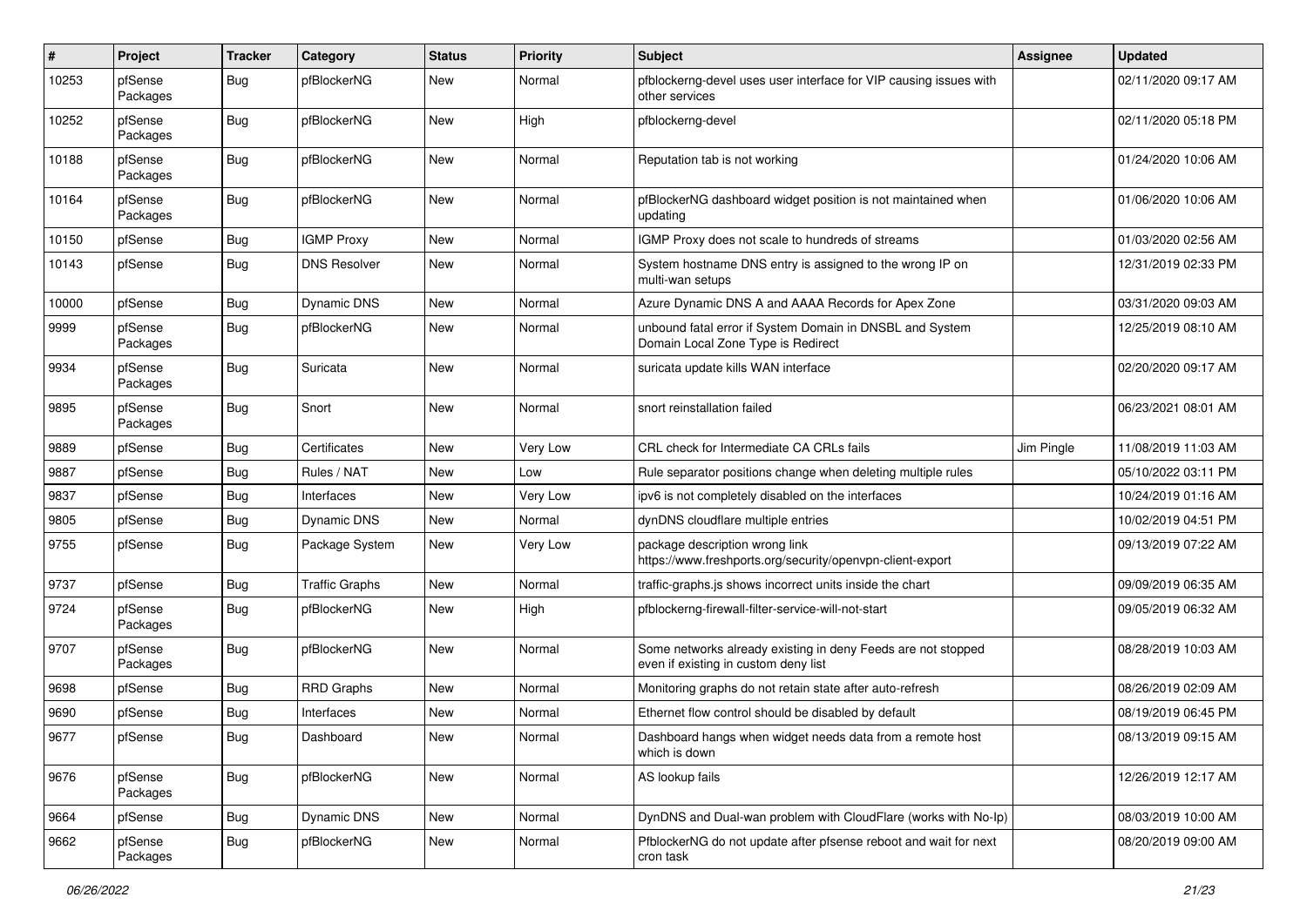| $\sharp$ | Project             | <b>Tracker</b> | Category                     | <b>Status</b> | <b>Priority</b> | <b>Subject</b>                                                                                                       | Assignee      | <b>Updated</b>      |
|----------|---------------------|----------------|------------------------------|---------------|-----------------|----------------------------------------------------------------------------------------------------------------------|---------------|---------------------|
| 9654     | pfSense             | Bug            | <b>DNS Resolver</b>          | New           | Normal          | After reboot, the DNS resolver must be restarted before it will<br>advertise the ipv6 DNS address of the router.     |               | 11/20/2020 03:12 AM |
| 9650     | pfSense             | Bug            | Gateways                     | New           | Normal          | IPv6 connection drops (ir-)regular on Kabelvodafone (German<br>cable ISP)                                            |               | 07/27/2019 07:14 AM |
| 9626     | pfSense             | Bug            | Web Interface                | New           | Normal          | When deny write permission is assigned to a user, there is no error<br>feedback if the user tries to write something |               | 06/25/2022 05:41 PM |
| 9585     | pfSense             | Bug            | Interfaces                   | <b>New</b>    | Normal          | 6RD: Unable to reach hosts on within same 6rd-domain                                                                 |               | 08/14/2019 02:39 PM |
| 9568     | pfSense<br>Packages | <b>Bug</b>     | Squid                        | New           | Normal          | UFSSwapDir::openLog: Failed to open swap log.                                                                        |               | 05/29/2019 09:18 PM |
| 9566     | pfSense             | Bug            | <b>Traffic Graphs</b>        | New           | Normal          | Traffic graph displays traffic incorrectly                                                                           |               | 11/18/2019 07:54 AM |
| 9537     | pfSense<br>Packages | <b>Bug</b>     | <b>Status Traffic Totals</b> | New           | Normal          | One month offset in displayed data between time changes                                                              | Jared Dillard | 05/01/2020 08:27 AM |
| 9504     | pfSense             | Bug            | <b>Dynamic DNS</b>           | New           | Normal          | Multiple Dynamic DNS update notifications for the same interface,<br>not differentiated by the hostname              |               | 05/07/2019 07:46 AM |
| 9500     | pfSense<br>Packages | <b>Bug</b>     | haproxy                      | <b>New</b>    | Normal          | HAproxy does not delete non-applicable action config                                                                 |               | 01/18/2022 06:28 AM |
| 9497     | pfSense<br>Packages | Bug            | AWS VPC                      | New           | Normal          | AWS VPN Wizard: WebGUI times out.                                                                                    |               | 11/13/2019 10:07 AM |
| 9495     | pfSense<br>Packages | Bug            | AWS VPC                      | <b>New</b>    | Normal          | AWS VPC VPN wizard produces incorrect config (SHA256 should<br>be SHA1)                                              |               | 08/19/2019 02:45 PM |
| 9486     | pfSense<br>Packages | Bug            | softflowd                    | <b>New</b>    | Very Low        | ifindex values used for softflowd are incorrect                                                                      |               | 08/14/2019 02:30 PM |
| 9485     | pfSense             | Bug            | User Manager /<br>Privileges | New           | Normal          | password match error on system_usermanager causes Group<br>membership to be reset.                                   |               | 04/26/2019 08:52 AM |
| 9453     | pfSense             | Bug            | <b>LAGG Interfaces</b>       | New           | Normal          | VLAN Interfaces on LAGG get orphaned at boot                                                                         |               | 08/21/2019 11:16 AM |
| 9353     | pfSense             | Bug            | Dashboard                    | New           | Low             | PHPSession errors from limited access to dashboard and widgets                                                       |               | 10/06/2020 09:31 AM |
| 9348     | pfSense<br>Packages | <b>Bug</b>     | <b>ACME</b>                  | New           | Normal          | Results of Acme certificate issuance/renewal are not properly<br>formatted                                           |               | 02/22/2019 12:08 PM |
| 9344     | pfSense             | Bug            | Translations                 | New           | Normal          | OpenVPN click NCP Algorithms will always go to DH Parameters<br>website(in Chinese-Taiwan)                           |               | 10/21/2021 03:48 AM |
| 9343     | pfSense             | Bug            | DHCP (IPv4)                  | New           | Normal          | diag_arp.php times out with large DHCPD leases table                                                                 |               | 08/14/2019 01:19 PM |
| 9338     | pfSense             | Bug            | <b>IGMP Proxy</b>            | New           | Normal          | igmpproxy ignoring downstream vlan interface                                                                         |               | 02/22/2019 03:48 AM |
| 9337     | pfSense<br>Packages | Bug            | Telegraf                     | New           | Normal          | Telegraf ping input fails                                                                                            |               | 02/18/2019 10:40 AM |
| 9295     | pfSense             | <b>Bug</b>     | PPPoE Server                 | New           | Very High       | IPv6 PD does not work with PPPOE (Server & Client)                                                                   |               | 05/15/2022 10:53 AM |
| 9286     | pfSense<br>Packages | Bug            | squidguard                   | New           | Normal          | squidGuard - Unable to change IP for sgerror.php URL in<br>configuration                                             |               | 11/13/2019 10:07 AM |
| 9261     | pfSense<br>Packages | <b>Bug</b>     | haproxy                      | New           | Normal          | haproxy GUI failure                                                                                                  |               | 01/08/2019 12:41 PM |